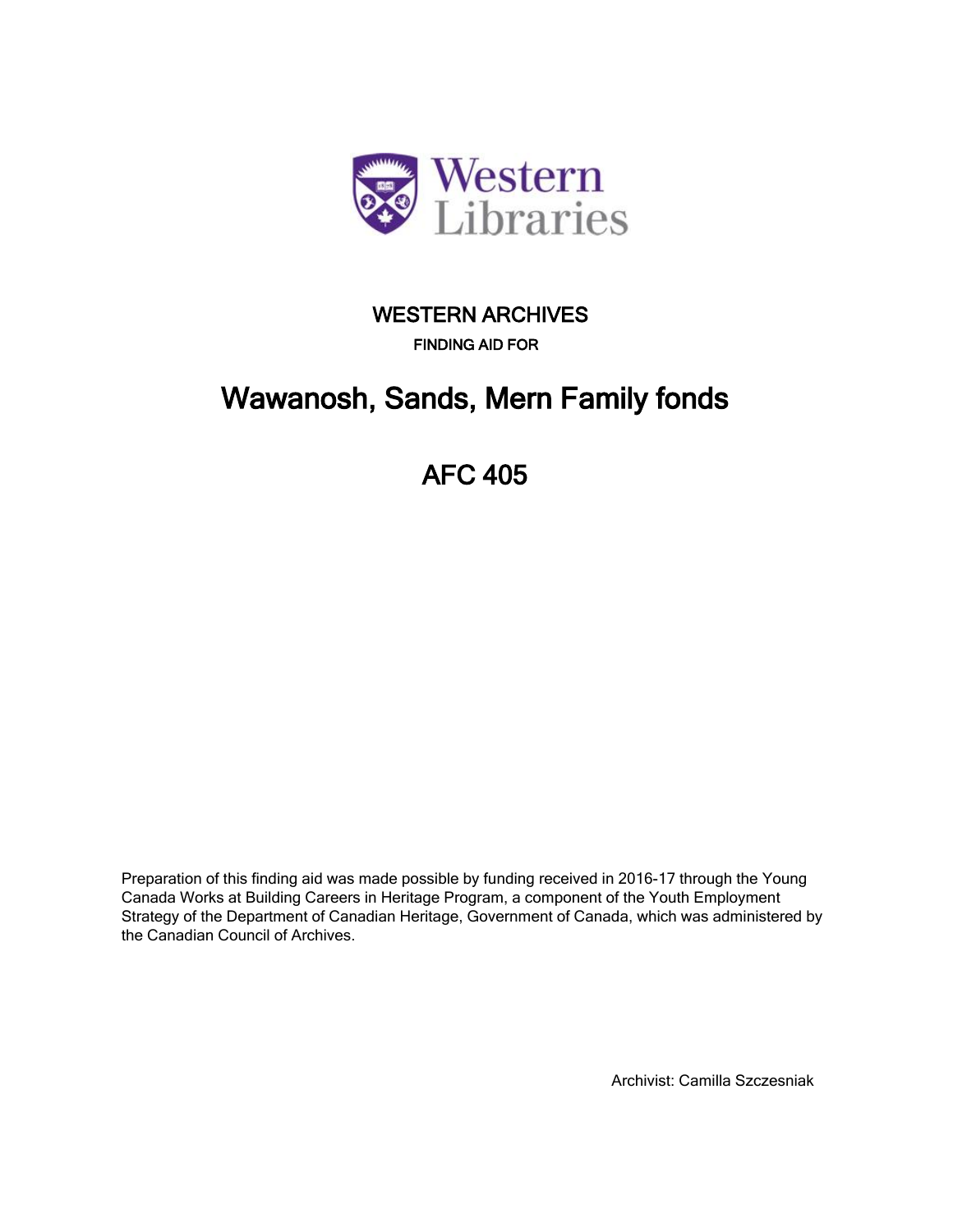# **Table of Contents**

| 4   |
|-----|
| 4   |
| -4  |
| 4   |
| 5   |
|     |
| - 8 |
|     |
|     |
|     |
|     |
|     |
|     |
|     |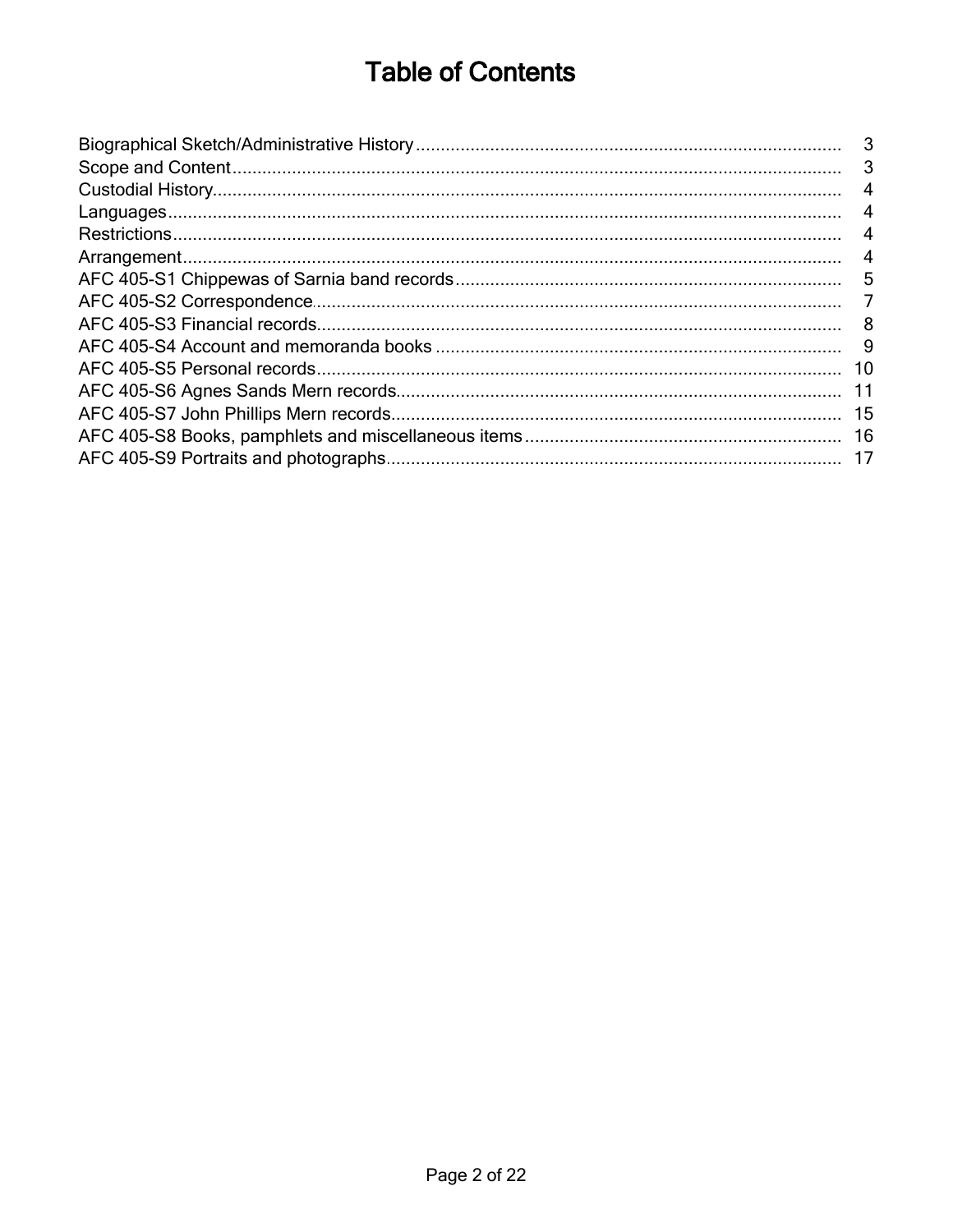# <span id="page-2-0"></span>**[AFC 405](http://minweb.lib.uwo.minisisinc.com/scripts/mwimain.dll/144/PUB_DESCRIPTION/WEB_DESC_DETAIL_REP/SISN 90479?SESSIONSEARCH)**

**Wawanosh, Sands, Mern Family fonds.**

**1807 (transcribed 18--), 1827 (copied 19--), 1835-1964.**

**70 cm of textual records, 21 volumes of textual records, 1 lock of hair, 6 drawings : [charcoal and Chalk sketches, 23 photographs : tintypes, 14 photographs : cartes de](http://minweb.lib.uwo.minisisinc.com/scripts/mwimain.dll/144/PUB_DESCRIPTION/WEB_DESC_DETAIL_REP/SISN 90479?SESSIONSEARCH) visite, 17 photographs : cabinet cards, 15 photographs : b&w postcards, 433 photographs : b&w prints, 197 photographs : b&w negatives, 2 photographs : b&w slides, 3 photo albums (155 photographs : b&w prints)**

## **Biographical Sketch/Administrative History**

Wawanosh, Sands, Mern family: The Wawanosh family was a prominent family of the Chippewas of Sarnia, Kettle Point and Stoney reserves (now known as the Aamjiwnaang First Nation) with several of its members serving as hereditary chiefs in the 19th century and one member, William Wawanosh, serving as the first elected chief.

Joshua Wawanosh (ca. 1781-1871) served as Chief from 1827 - 1844, 1848 - 1853 and 1868 - 1870. In 1827, he and several other Chiefs signed Treaty 29. He converted to Christianity when the Methodist missionary Rev. James Evans visited the district. Joshua Wawanosh and his wife Eliza had one daughter named Elizabeth and four sons - David, Joseph, Thomas and William - all of whom succeeded Joshua as chiefs. David, Joseph and Thomas all died of tuberculosis and in the cases of Joseph and Thomas, this meant their time as Chief was short lived.

David Wawanosh (d. 1867), Joshua's eldest son, served as the chief from 1853 until 1867. He and his wife Elizabeth had six children - Julia, Francis, Agnes, Florence, Minnie and David D. After David died of tuberculosis, his father again took on the role of chief.

William Wawanosh (ca. 1845-1907) was appointed Indian Interpreter in 1870 and served as chief from 1874-1877 and again in 1899-1901. He married Mary Helen Waldron, the daughter of a missionary and they had three children - Charles (known as Chas for short), Augusta and Edward. William changed his name from Wawanosh to Wells and this is the name that he passed down to his children. His son Charles became a clergyman and founded the Wells Academy in London, Ontario. Agnes Effie Sands Mern (1875-1966) was the only daughter of Julia Wawanosh Sands, (daughter of David Wawanosh) and Daniel Sands. She received musical and vocal training from Sarnia teachers at Our Lady of Mercy Vincent in Port Huron, Michigan; from Profs William A. Harvey and George D. MacComb in Detroit and Prof A. Straub of the Detroit Opera House. She wrote song lyrics, poetry and stories and organized and participated in a variety of cultural events, including concerts of music by well know First Nations musicians including Oskenonton and David Russell Hill and His Onondaga Indian Concert Band. Along with the Indian Confederation of America, Agnes assembled a group of Native Americans to march in the Brooklyn Centennial parade. Throughout her life, Agnes was an active member of the church community, singing in the choir and teaching at the Devine St. Methodist Sunday School. She and her mother also ran a dress making business.

In 1933, Agnes married John Phillips Mern, a retired sailor from the US Navy. John had a son from a previous marriage but the couple did not have any children of their own. They lived in Marcy, New York as well as in the Wawanosh family homestead in Sarnia and travelled throughout Ontario and New York State. From 1936 to 1937 they briefly ran a convenience store in Sarnia called the Wawanosh Post where they sold gasoline and groceries. Agnes Sands Mern died in 1966 in Sarnia. For additional information about the family, please consult the Wawanosh family tree, which is attached as an appendix.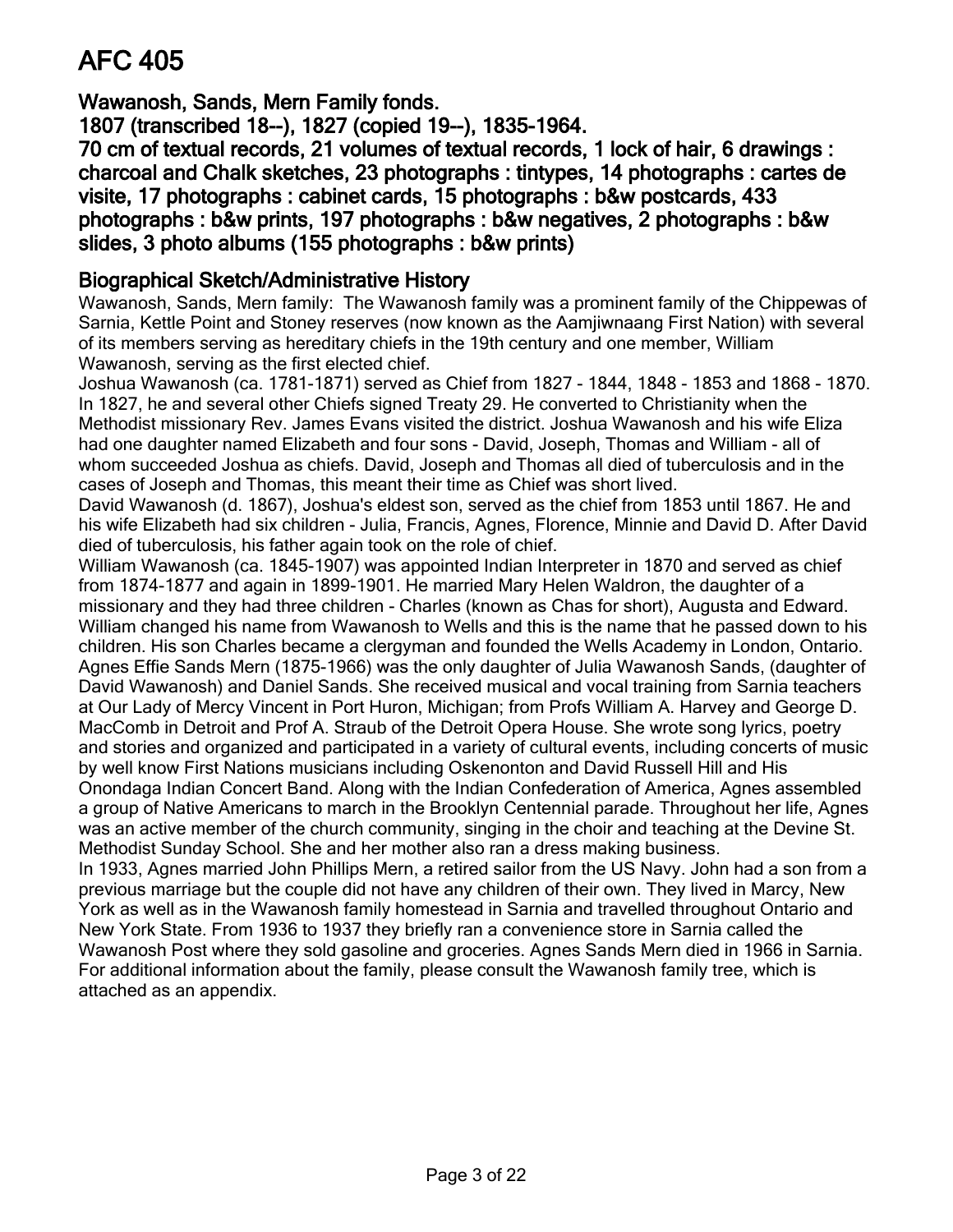## <span id="page-3-0"></span>**Scope and Content**

Fonds consists of records created and collected by Agnes Effie Sands Mern and other members of the Wawanosh family. Included are records relating to the life and work of various family members. In particular, the fonds contains records relating to the work of Joshua, David and William as chiefs of the Chippewas of Sarnia. Also included are the personal records of the family including correspondence, financial records, memorandum and account books and personal records relating to births, marriages and deaths. The records of most of the family members are intermingled, possibly a reflection of how Agnes Sands Mern kept them. Also included are the records of Agnes Effie Sands Mern (which make up the majority of the fonds) including her correspondence, financial records (including the records of the Wawanosh Post convenience store), records relating to her musical and artistic interest and records relating to her work in the Church and her activities organizing cultural events and concerts. Also included are the records of Agnes' husband John Phillips Mern such as his correspondence, financial records, notebooks and personal records relating to his son John P. Mern Jr.

Fonds also contains several sketches of members of the Wawanosh family as well as a large assortment of photographs. Photographs include portraits of family members, ministers and missionaries, friends and others as well as images depicting the daily life and travels of Agnes and John P. Mern. Photographs of John P. Mern consist of several albums documenting his time in the US navy and the childhood of his son. Several photographic processes are represented including tintypes, cartes de visite, cabinet cards, postcards and prints.

## **Custodial History**

The records of the Wawanosh family were kept by Agnes Effie Sands Mern until her death in 1966.

## **Languages**

Some records are in Ojibway.

## **Restrictions**

Open. Records are available for consultation without restriction.

## **Arrangement**

Fonds was previously processed and arrangement was imposed. Imposed arrangement was maintained except for arrangement of portraits and photographs.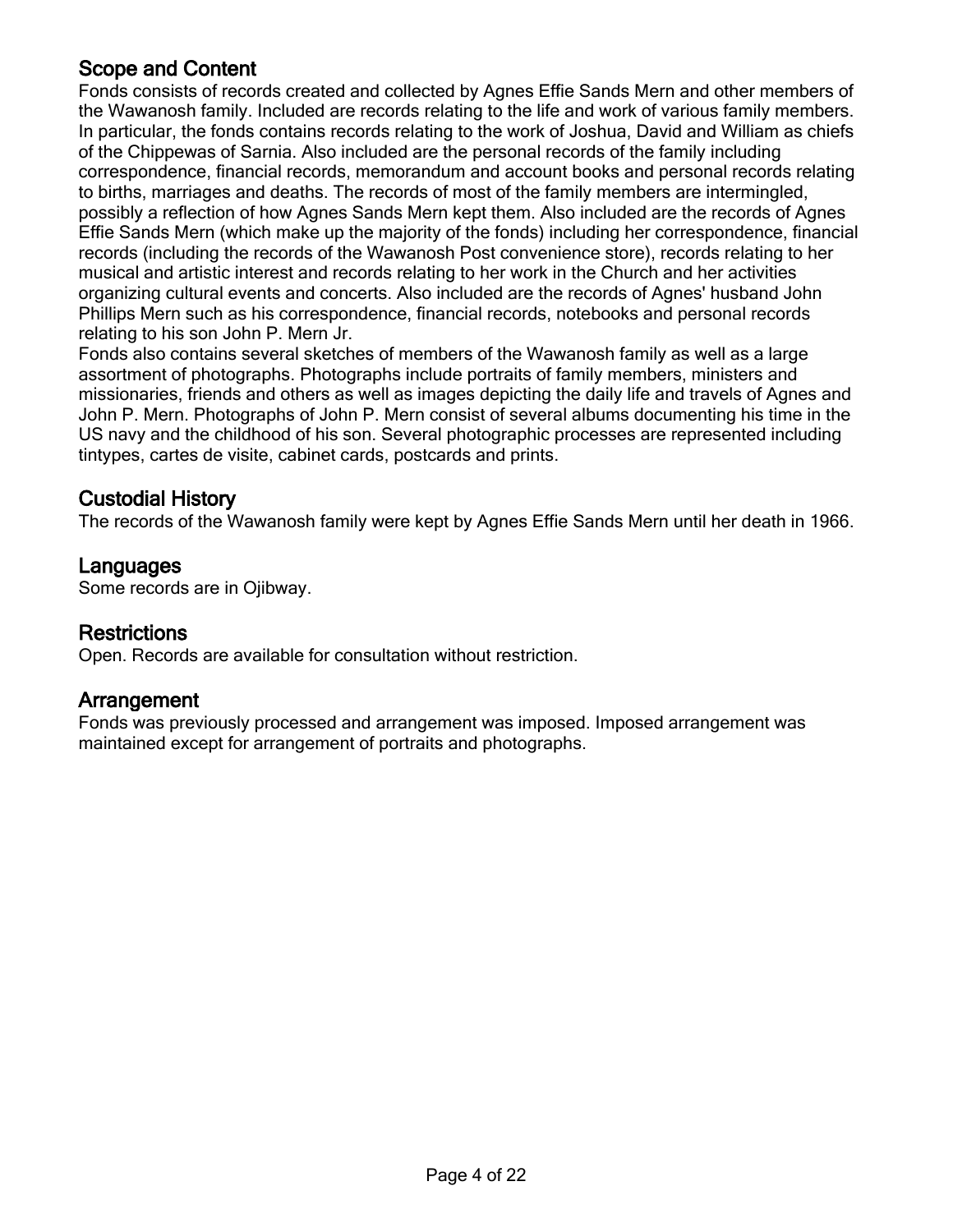## **Series Descriptions**

## <span id="page-4-0"></span>**AFC 405-S1 Chippewas of Sarnia band records. [1807 \(transcribed 18--\), 1827 \(copied 19--\), 1835-1948.](http://minweb.lib.uwo.minisisinc.com/scripts/mwimain.dll/144/PUB_DESCRIPTION/WEB_DESC_DETAIL_REP/SISN 92362?SESSIONSEARCH) 7 cm of textual records, 2 volumes of textual records**

#### *Scope and Content*

Series consists of records created and acquired by Joshua, David and William Wawanosh in their roles as chiefs of the Chippewas of Sarnia band council. Records relate to governance, land, population, finances and government relations. Included are correspondence received by Joshua Wawanosh, David Wawanosh and others. Letters address council matters, land claims, the work of the missions and other topics. Correspondents include various missionaries, other chiefs, relatives and representatives of the department of Indian Affairs. Also included in the series are petitions, records relating to land claims, copies of treaties, an address to the Chippewa Nation by George Copway, minutes of the council of the Sarnia Reserve, census data, William Wawanosh's notebook and records of appointments to the position of Indian Interpreter. Reference materials such as copies of the Indian Act and a copy of a published land claim patent case are also included. *Languages*

Some letters are in Ojibway.

**[AFC 405-S1-F1 \[Correspondence - Joshua Wawanosh, David Wawanosh\]. -- 1835 - 1858. -- 1](http://minweb.lib.uwo.minisisinc.com/scripts/mwimain.dll/144/PUB_DESCRIPTION/WEB_DESC_DETAIL_REP/SISN 92914?SESSIONSEARCH) file of textual records. -- Box Number AFC 405-1/1**

**[AFC 405-S1-F2 \[Correspondence - Joshua Wawanosh, David Wawanosh and others\]. -- 1860 -](http://minweb.lib.uwo.minisisinc.com/scripts/mwimain.dll/144/PUB_DESCRIPTION/WEB_DESC_DETAIL_REP/SISN 92915?SESSIONSEARCH) 1869. -- 1 file of textual records. -- Box Number AFC 405-1/2**

**[AFC 405-S1-F3 \[Correspondence, declarations and other records\]. -- 1881-1924, 1942. -- 1 file](http://minweb.lib.uwo.minisisinc.com/scripts/mwimain.dll/144/PUB_DESCRIPTION/WEB_DESC_DETAIL_REP/SISN 92916?SESSIONSEARCH) of textual records. -- Box Number AFC 405-1/3**

**AFC 405-S1-F4 [Petitions, land claims, map of lots sold, balance sheets and correspondence [with the Indian Affairs Department and others\]. -- 1856-1948. -- 1 file of textual records. -- Box](http://minweb.lib.uwo.minisisinc.com/scripts/mwimain.dll/144/PUB_DESCRIPTION/WEB_DESC_DETAIL_REP/SISN 92917?SESSIONSEARCH) Number AFC 405-1/4**

**[AFC 405-S1-F5 Treaty of Detroit \[copy\]. -- 1807 \(transcribed 18--\). -- 1 file of textual records. --](http://minweb.lib.uwo.minisisinc.com/scripts/mwimain.dll/144/PUB_DESCRIPTION/WEB_DESC_DETAIL_REP/SISN 92918?SESSIONSEARCH) Box Number AFC 405-1/5**

**[AFC 405-S1-F6 \[Treaty between Chippewa Chiefs and King George IV - copy\]. -- 1827](http://minweb.lib.uwo.minisisinc.com/scripts/mwimain.dll/144/PUB_DESCRIPTION/WEB_DESC_DETAIL_REP/SISN 92919?SESSIONSEARCH) (photocopied 19--). -- 1 file of textual records. -- Box Number AFC 405-1/6**

**[AFC 405-S1-F7 An address to the Chippewa Nation written by George Copway. -- 1837. -- 1 file](http://minweb.lib.uwo.minisisinc.com/scripts/mwimain.dll/144/PUB_DESCRIPTION/WEB_DESC_DETAIL_REP/SISN 92920?SESSIONSEARCH) of textual records. -- Box Number AFC 405-1/7**

**[AFC 405-S1-F8 \[Petitions to Governor General Metcalf and replies\]. -- 1840. -- 1 file of textual](http://minweb.lib.uwo.minisisinc.com/scripts/mwimain.dll/144/PUB_DESCRIPTION/WEB_DESC_DETAIL_REP/SISN 92921?SESSIONSEARCH) records. -- Box Number AFC 405-1/8**

**[AFC 405-S1-F9 Minutes of the Indian Council of the Sarnia Reserve. -- 1855-1858. -- 1 volume](http://minweb.lib.uwo.minisisinc.com/scripts/mwimain.dll/144/PUB_DESCRIPTION/WEB_DESC_DETAIL_REP/SISN 92922?SESSIONSEARCH) of textual records. -- Box Number AFC 405-1/9**

**[AFC 405-S1-F10 Census. -- 1855, 1865-1866. -- 1 file of textual records. -- Box Number AFC](http://minweb.lib.uwo.minisisinc.com/scripts/mwimain.dll/144/PUB_DESCRIPTION/WEB_DESC_DETAIL_REP/SISN 92923?SESSIONSEARCH) 405-1/10**

**[AFC 405-S1-F11 \[Census - information about individuals, lots they occupy and their](http://minweb.lib.uwo.minisisinc.com/scripts/mwimain.dll/144/PUB_DESCRIPTION/WEB_DESC_DETAIL_REP/SISN 92924?SESSIONSEARCH) possessions]. -- 1869. -- 1 volume of textual records. -- Box Number AFC 405-1/11**

**[AFC 405-S1-F12 \[William Wawanosh notebook - accounts, copies of correspondence, clippings](http://minweb.lib.uwo.minisisinc.com/scripts/mwimain.dll/144/PUB_DESCRIPTION/WEB_DESC_DETAIL_REP/SISN 92925?SESSIONSEARCH) and notes on Council business]. -- 1869-1878. -- 1 file of textual records. -- Box Number AFC 405-1/12**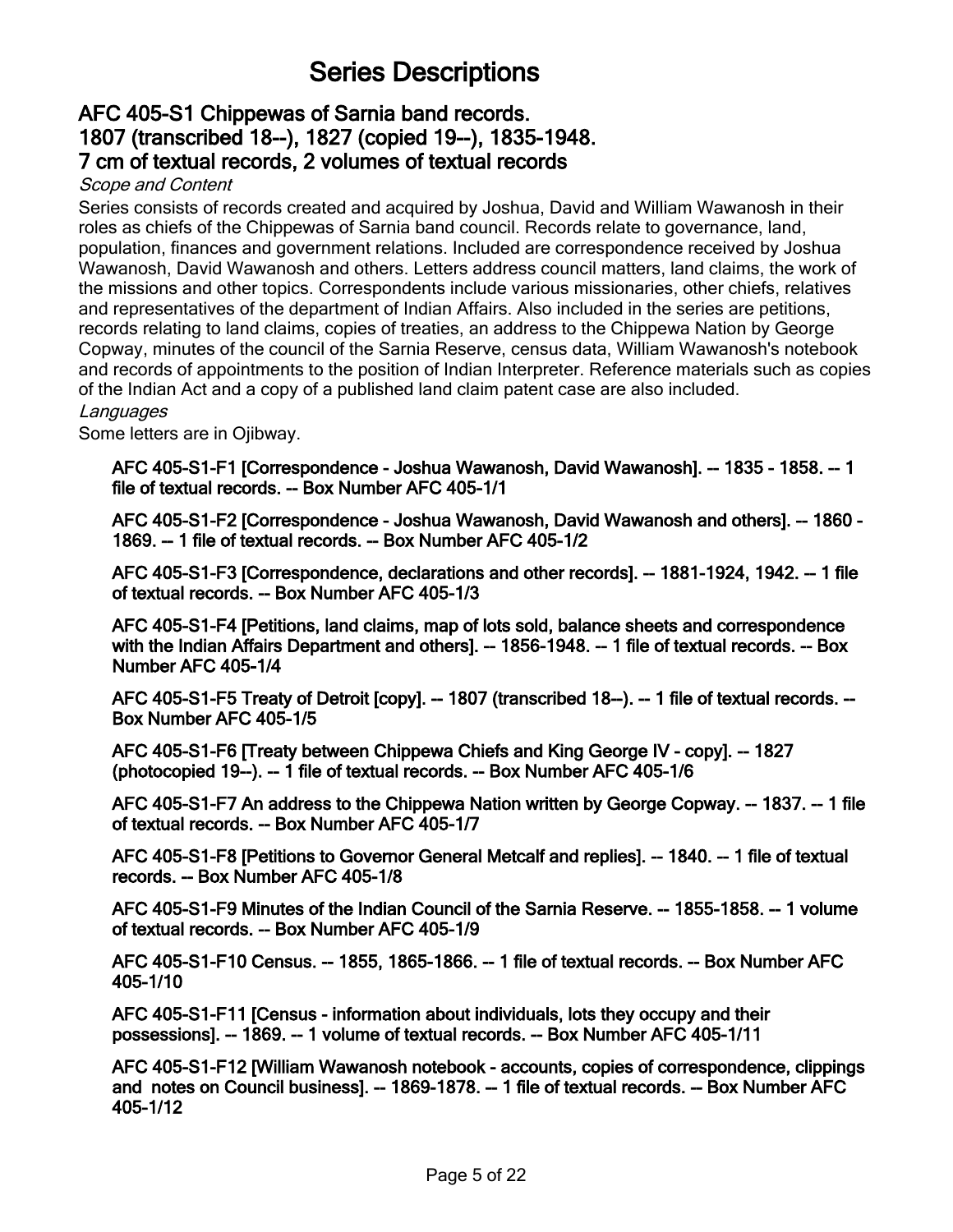**[AFC 405-S1-F13 Power of attorney \[appointing William Wawanosh and William Fisher as Indian](http://minweb.lib.uwo.minisisinc.com/scripts/mwimain.dll/144/PUB_DESCRIPTION/WEB_DESC_DETAIL_REP/SISN 92926?SESSIONSEARCH) interpreters]. -- 1870. -- 1 file of textual records. -- Box Number AFC 405-1/13**

**[AFC 405-S1-F14 Tecumseh Lodge no. 150 British Templars \[minutes\]. -- 1872. -- 1 file of textual](http://minweb.lib.uwo.minisisinc.com/scripts/mwimain.dll/144/PUB_DESCRIPTION/WEB_DESC_DETAIL_REP/SISN 92927?SESSIONSEARCH) records. -- Box Number AFC 405-1/14**

**[AFC 405-S1-F15 The Indian Act. -- 1876, 1906. -- 1 file of textual records. -- Box Number AFC](http://minweb.lib.uwo.minisisinc.com/scripts/mwimain.dll/144/PUB_DESCRIPTION/WEB_DESC_DETAIL_REP/SISN 92928?SESSIONSEARCH) 405-1/15**

**[AFC 405-S1-F16 Ann Francis vs. Peter J. Francis, William Francis and Frank Francis \[State of](http://minweb.lib.uwo.minisisinc.com/scripts/mwimain.dll/144/PUB_DESCRIPTION/WEB_DESC_DETAIL_REP/SISN 92929?SESSIONSEARCH) Michigan supreme court land patent case]. -- 1903. -- 1 file of textual records. -- Box Number AFC 405-1/16**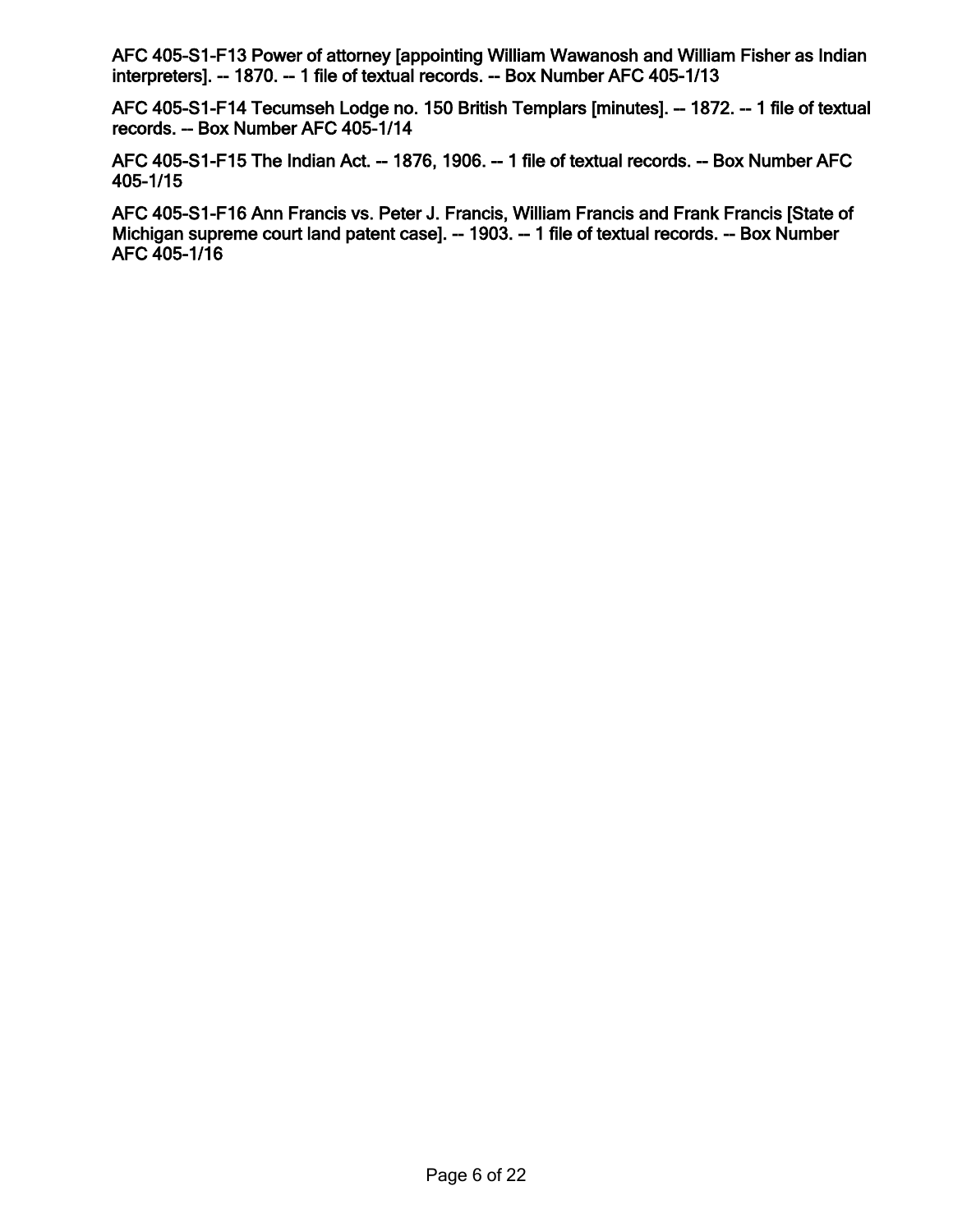## <span id="page-6-0"></span>**AFC 405-S2 Correspondence. 1840 - 1950. [2 cm of textual records, 1 lock of hair](http://minweb.lib.uwo.minisisinc.com/scripts/mwimain.dll/144/PUB_DESCRIPTION/WEB_DESC_DETAIL_REP/SISN 92363?SESSIONSEARCH)**

#### *Scope and Content*

Series consists of the personal correspondence of various members of the Wawanosh family including Joshua Wawanosh, David Wawanosh, Elizabeth Wawanosh, Julia Wawanosh Sands, David Sands, Agnes Sands and others. The correspondence in this series are of a personal nature and address topics such as health and events in the lives of family members.

**AFC 405-S2-F1 [Correspondence - Joshua Wawanosh, David Wawanosh, Julia Sands and [David Sands\]. -- 1840-1898. -- 1 file of textual records ; 1 lock of hair. -- Box Number AFC 405](http://minweb.lib.uwo.minisisinc.com/scripts/mwimain.dll/144/PUB_DESCRIPTION/WEB_DESC_DETAIL_REP/SISN 92930?SESSIONSEARCH) -1/17**

**[AFC 405-S2-F2 \[Correspondence - Elizabeth Wawanosh, Julia Sands, Agnes Sands and](http://minweb.lib.uwo.minisisinc.com/scripts/mwimain.dll/144/PUB_DESCRIPTION/WEB_DESC_DETAIL_REP/SISN 92931?SESSIONSEARCH) others]. -- 1901-1909. -- 1 file of textual records. -- Box Number AFC 405-1/18**

**[AFC 405-S2-F3 \[Correspondence - Julia Sands, Agnes Sands\]. -- 1910-1931. -- 1 file of textual](http://minweb.lib.uwo.minisisinc.com/scripts/mwimain.dll/144/PUB_DESCRIPTION/WEB_DESC_DETAIL_REP/SISN 92932?SESSIONSEARCH) records. -- Box Number AFC 405-1/19**

**[AFC 405-S2-F4 \[Correspondence - Phillip George\]. -- 1932-1950. -- 1 file of textual records. --](http://minweb.lib.uwo.minisisinc.com/scripts/mwimain.dll/144/PUB_DESCRIPTION/WEB_DESC_DETAIL_REP/SISN 92933?SESSIONSEARCH) Box Number AFC 405-1/20**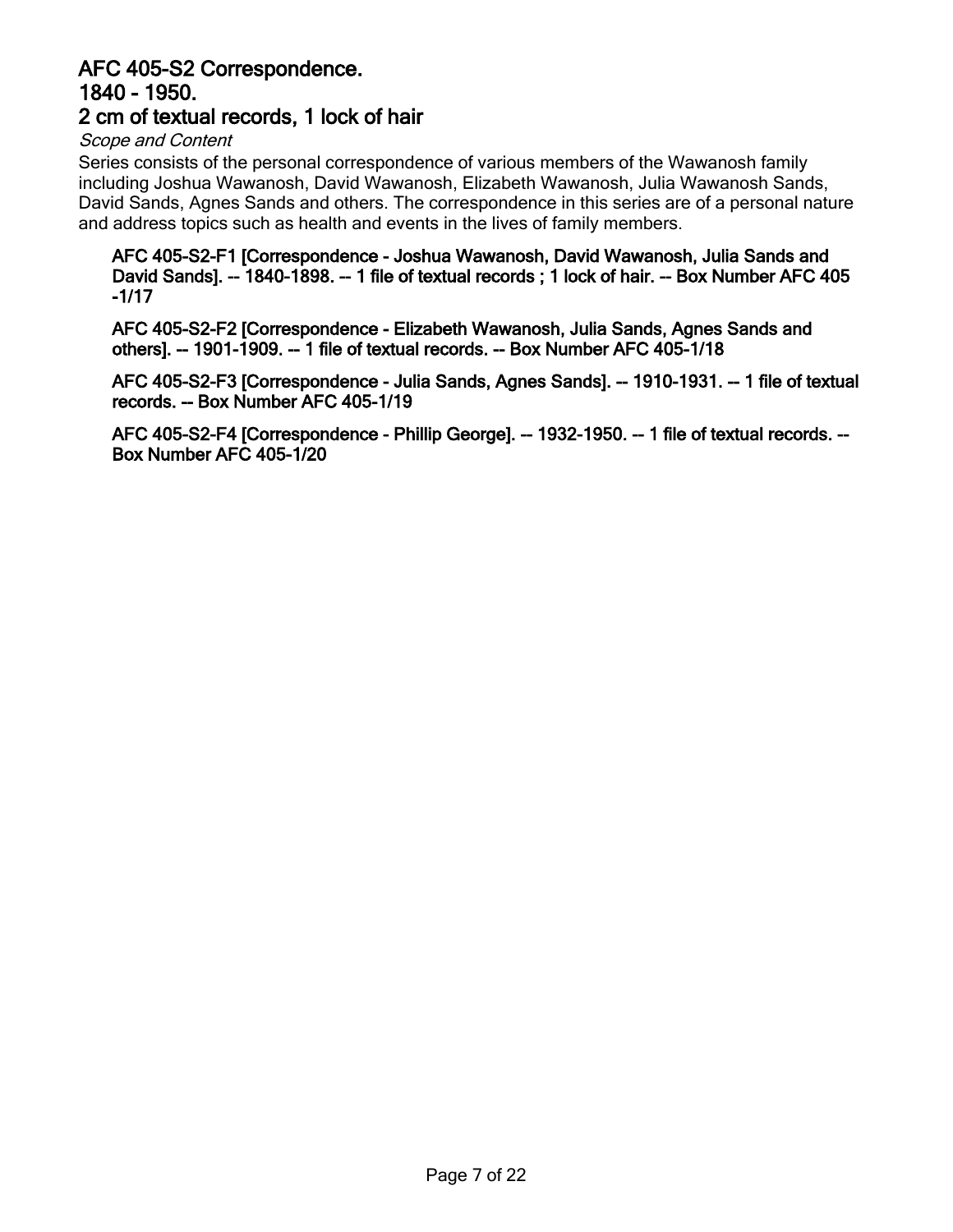#### <span id="page-7-0"></span>**[AFC 405-S3 Financial records.](http://minweb.lib.uwo.minisisinc.com/scripts/mwimain.dll/144/PUB_DESCRIPTION/WEB_DESC_DETAIL_REP/SISN 92364?SESSIONSEARCH) 1856-1931. 7 cm of textual records**

#### *Scope and Content*

Series consists of the financial records of the Wawanosh family including receipts, statements of loans, articles of agreement, mortgage records, leases, notices, account statements, insurance policies and correspondence about financial matters. Also included is information about a payment made to Elizabeth Wawanosh by members of the Pottawottommie tribe of a portion of money received from the US government.

**AFC 405-S3-F1 [Receipts, statements of loans, articles of agreement, mortgage and [correspondence\]. -- 1856-1889. -- 1 file of textual records. -- Box Number AFC 405-1/21](http://minweb.lib.uwo.minisisinc.com/scripts/mwimain.dll/144/PUB_DESCRIPTION/WEB_DESC_DETAIL_REP/SISN 92934?SESSIONSEARCH)**

**[AFC 405-S3-F2 \[Receipts, statements of loans, taxes and accounts, contracts, mortgage and](http://minweb.lib.uwo.minisisinc.com/scripts/mwimain.dll/144/PUB_DESCRIPTION/WEB_DESC_DETAIL_REP/SISN 92935?SESSIONSEARCH) correspondence]. -- 1890-1899. -- 1 file of textual records. -- Box Number AFC 405-1/22**

**[AFC 405-S3-F3 \[Receipts, agreements, lease, notices, mortgage, account statements and](http://minweb.lib.uwo.minisisinc.com/scripts/mwimain.dll/144/PUB_DESCRIPTION/WEB_DESC_DETAIL_REP/SISN 92936?SESSIONSEARCH) correspondence]. -- 1900-1909. -- 1 file of textual records. -- Box Number AFC 405-1/23**

**[AFC 405-S3-F4 \[Receipts, agreements, correspondence,insurance policies, lease agreements,](http://minweb.lib.uwo.minisisinc.com/scripts/mwimain.dll/144/PUB_DESCRIPTION/WEB_DESC_DETAIL_REP/SISN 92937?SESSIONSEARCH) articles of agreement, notices of assessment. -- 1910-1931. -- 1 file of textual records. -- Box Number AFC 405-1/24**

**AFC 405-S3-F5 [Agreements and correspondence re: payment to Mrs. D.B. Wawanosh by [members of the Pottawottommie\]. -- 1898. -- 1 file of textual records. -- Box Number AFC 405](http://minweb.lib.uwo.minisisinc.com/scripts/mwimain.dll/144/PUB_DESCRIPTION/WEB_DESC_DETAIL_REP/SISN 92938?SESSIONSEARCH) -1/25**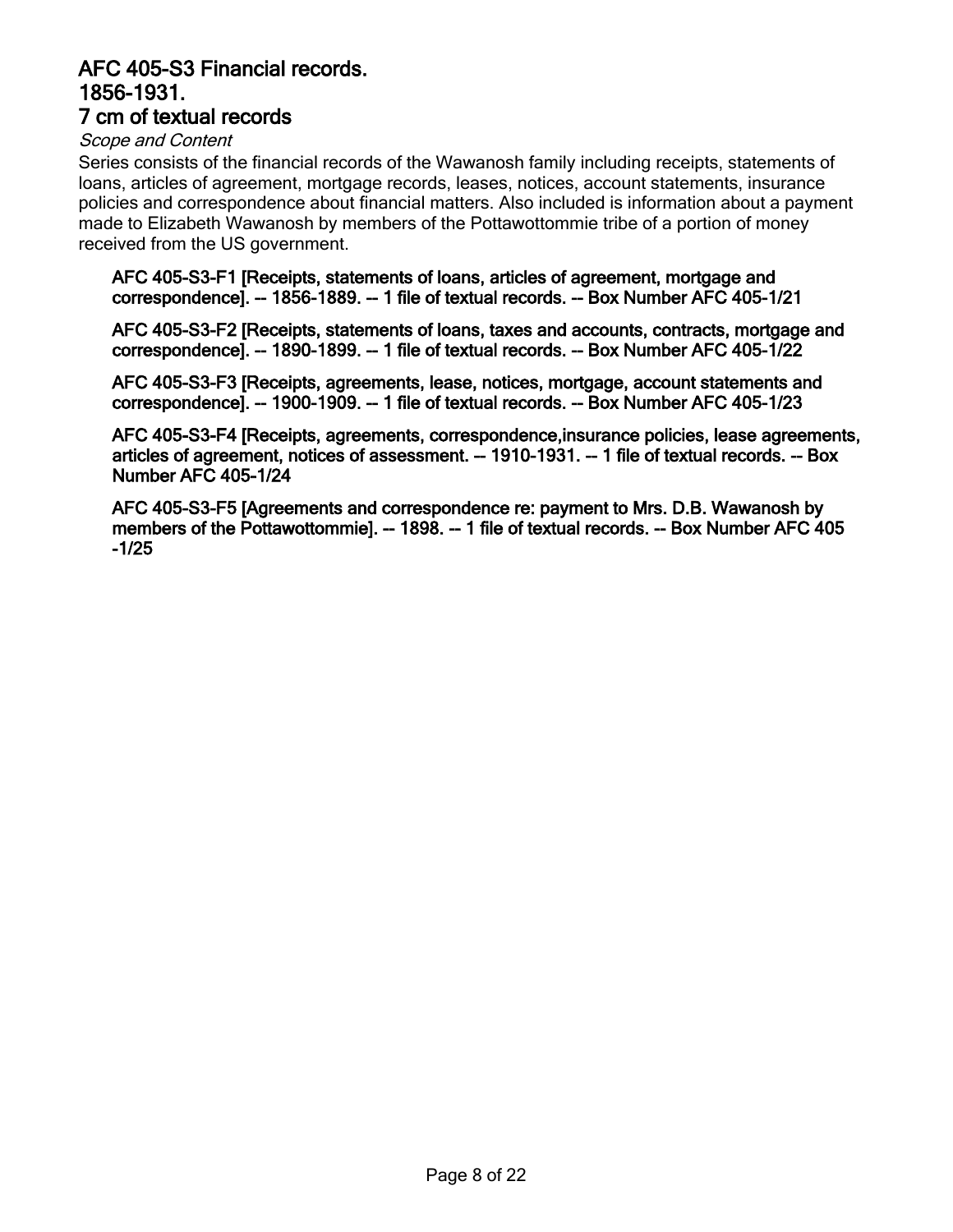## <span id="page-8-0"></span>**[AFC 405-S4 Account and memoranda books.](http://minweb.lib.uwo.minisisinc.com/scripts/mwimain.dll/144/PUB_DESCRIPTION/WEB_DESC_DETAIL_REP/SISN 92366?SESSIONSEARCH) 1876-1879, 1891-1930. 9 volumes of textual records**

#### *Scope and Content*

Series consists of account and memorandum books kept by several members of the Wawanosh family including Elizabeth Wawanosh, Daniel Sands, Julia Sands and Agnes Sands. They contain information about financial transactions and short notes. One notebook kept by Julia and Agnes Sands also contains information relating to their dressmaking business such as dates of appointments, measurements and costs of supplies.

#### **[AFC 405-S4-F1 \[Elizabeth Wawanosh account book\]. -- 1891, 1903-1905. -- 1 volume of textual](http://minweb.lib.uwo.minisisinc.com/scripts/mwimain.dll/144/PUB_DESCRIPTION/WEB_DESC_DETAIL_REP/SISN 92939?SESSIONSEARCH) records. -- Box Number AFC 405-1/26**

**[AFC 405-S4-F2 \[Julia and Agnes Sands memorandum and account books\]. -- 1899-1921. -- 6](http://minweb.lib.uwo.minisisinc.com/scripts/mwimain.dll/144/PUB_DESCRIPTION/WEB_DESC_DETAIL_REP/SISN 92940?SESSIONSEARCH) volumes of textual records. -- Box Number AFC 405-1/27**

**[AFC 405-S4-F3 \[Julia and Agnes Sands notebook\]. -- 1916-1930. -- 1 volume of textual records.](http://minweb.lib.uwo.minisisinc.com/scripts/mwimain.dll/144/PUB_DESCRIPTION/WEB_DESC_DETAIL_REP/SISN 92941?SESSIONSEARCH) -- Box Number AFC 405-1/28**

**[AFC 405-S4-F4 \[Daniel Sands account and notebook\]. -- 1876-1879. -- 1 volume of textual](http://minweb.lib.uwo.minisisinc.com/scripts/mwimain.dll/144/PUB_DESCRIPTION/WEB_DESC_DETAIL_REP/SISN 92942?SESSIONSEARCH) records. -- Box Number AFC 405-1/29**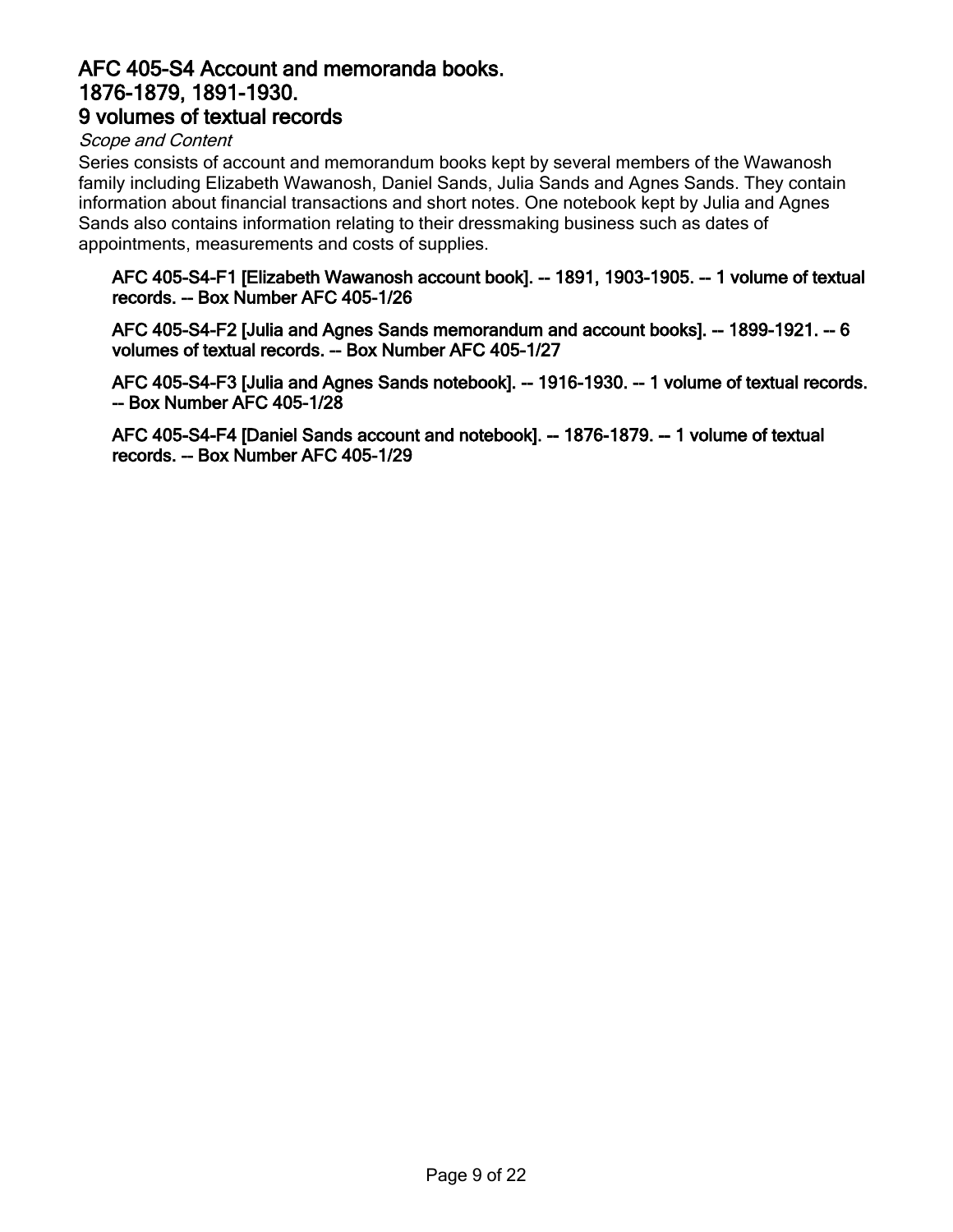#### <span id="page-9-0"></span>**[AFC 405-S5 Personal records.](http://minweb.lib.uwo.minisisinc.com/scripts/mwimain.dll/144/PUB_DESCRIPTION/WEB_DESC_DETAIL_REP/SISN 92365?SESSIONSEARCH) 1853-1952. 4 cm of textual records**

#### *Scope and Content*

Series consists of personal records collected by members of the Wawanosh family relating to births, deaths and marriages. Included are notices for births and deaths, obituaries, wills, and marriage certificates. Also included are notes, a recipe and marriage certificates, death notices and obituaries for non-family members.

**[AFC 405-S5-F1 \[Birth notices, death notices and obituaries\]. -- 1887, 1895, 1905, 1907, 1952. --](http://minweb.lib.uwo.minisisinc.com/scripts/mwimain.dll/144/PUB_DESCRIPTION/WEB_DESC_DETAIL_REP/SISN 92943?SESSIONSEARCH) 1 file of textual records. -- Box Number AFC 405-1/30**

**[AFC 405-S5-F2 \[Wills - Joshua Wawanosh, William Wawanosh and Daniel Sands\]. -- 1867,](http://minweb.lib.uwo.minisisinc.com/scripts/mwimain.dll/144/PUB_DESCRIPTION/WEB_DESC_DETAIL_REP/SISN 92944?SESSIONSEARCH) 1879, 1880. -- 1 file of textual records. -- Box Number AFC 405-1/31**

**[AFC 405-S5-F3 \[Marriage certificates and notices\]. -- 1853, 1876. -- 1 file of textual records. --](http://minweb.lib.uwo.minisisinc.com/scripts/mwimain.dll/144/PUB_DESCRIPTION/WEB_DESC_DETAIL_REP/SISN 92945?SESSIONSEARCH) Box Number AFC 405-1/32**

**AFC 405-S5-F4 [Agnes Sands Mern biographical notes, will, marriage announcement and [records relating to the funeral of Julia Sands\]. -- 1887-1951. -- 1 file of textual records. -- Box](http://minweb.lib.uwo.minisisinc.com/scripts/mwimain.dll/144/PUB_DESCRIPTION/WEB_DESC_DETAIL_REP/SISN 92946?SESSIONSEARCH) Number AFC 405-1/33**

**[AFC 405-S5-F5 \[Recipes, notes and invitations\]. -- 1876, 1888. -- 1 file of textual records. -- Box](http://minweb.lib.uwo.minisisinc.com/scripts/mwimain.dll/144/PUB_DESCRIPTION/WEB_DESC_DETAIL_REP/SISN 92947?SESSIONSEARCH) Number AFC 405-1/34**

**AFC 405-S5-F6 [Invitations, marriage certificates, death notices and obituaries - non-family [including A. Kiyoshik\]. -- 1896-1955. -- 1 file of textual records. -- Box Number AFC 405-1/35](http://minweb.lib.uwo.minisisinc.com/scripts/mwimain.dll/144/PUB_DESCRIPTION/WEB_DESC_DETAIL_REP/SISN 92948?SESSIONSEARCH)**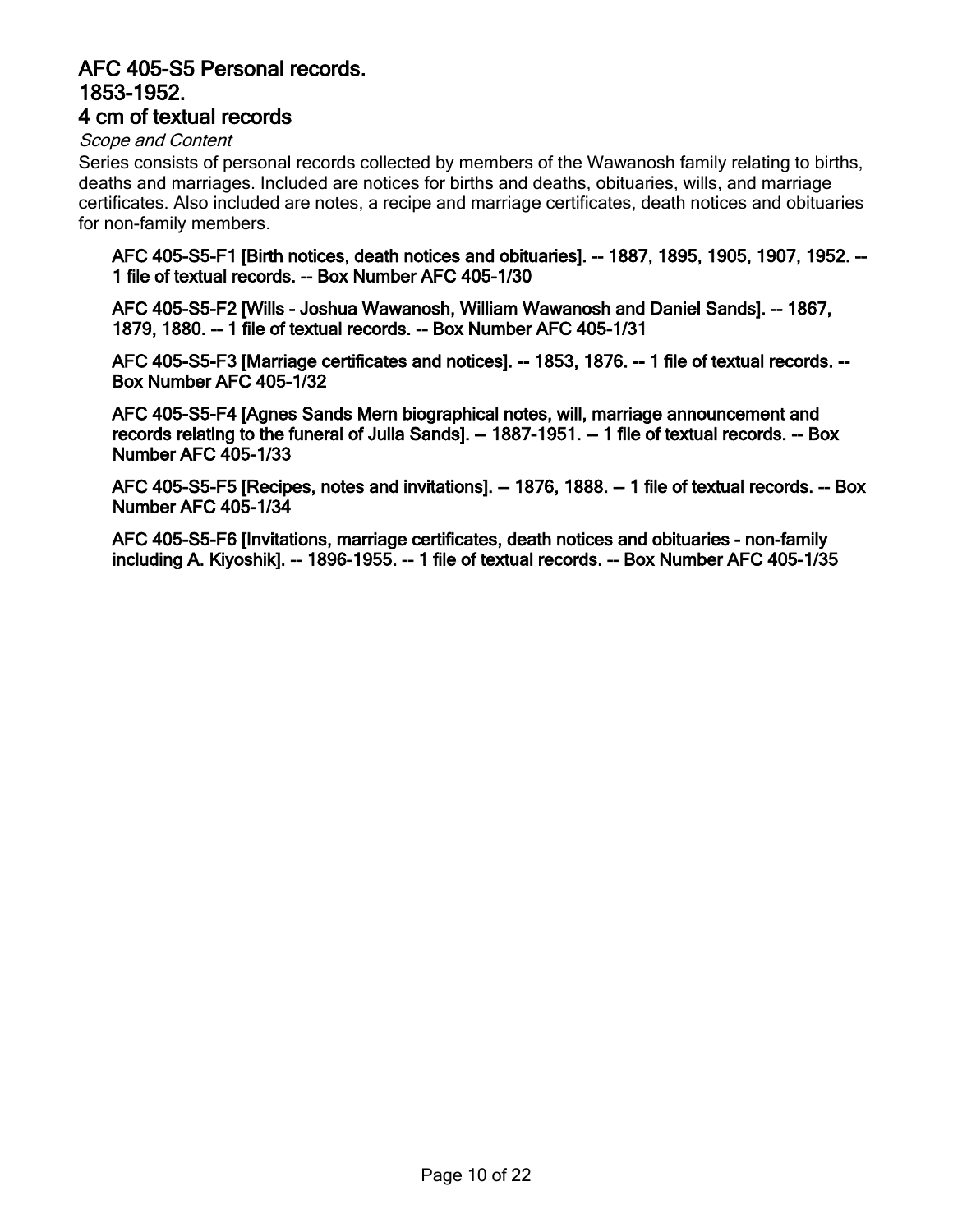## <span id="page-10-0"></span>**AFC 405-S6 Agnes Sands Mern records. 1891-1964. [43 cm of textual records, 4 volumes of textual records, 3 photographs : b&w prints](http://minweb.lib.uwo.minisisinc.com/scripts/mwimain.dll/144/PUB_DESCRIPTION/WEB_DESC_DETAIL_REP/SISN 92367?SESSIONSEARCH)**

#### *Scope and Content*

Series consists of records created and acquired by Agnes Sands Mern. Included are correspondence; financial records; song lyrics, stories and essays that she wrote; a record of music lessons that she took; and an assortment of records collected by Agnes that relate to her work organizing events, participating in Church activities and general interests.

## **[AFC 405-S6-SS1 Correspondence.](http://minweb.lib.uwo.minisisinc.com/scripts/mwimain.dll/144/PUB_DESCRIPTION/WEB_DESC_DETAIL_REP/SISN 92368?SESSIONSEARCH) 1891-1964.**

## **17 cm of textual records**

## *Scope and Content*

Sub-series consists of correspondence received by Agnes from friends, family and her husband John P. Mern before they married. Some of the early letters are addressed to both Agnes and her mother Julia. Also included are postcards, announcements and greeting cards received by Agnes.

**[AFC 405-S6-SS1-F1 \[Agnes Sands correspondence\]. -- 1897-1916. -- 1 file of textual](http://minweb.lib.uwo.minisisinc.com/scripts/mwimain.dll/144/PUB_DESCRIPTION/WEB_DESC_DETAIL_REP/SISN 92949?SESSIONSEARCH) records. -- Box Number AFC 405-1/36**

**[AFC 405-S6-SS1-F2 \[Agnes Sands correspondence\]. -- 1917-1924. -- 1 file of textual](http://minweb.lib.uwo.minisisinc.com/scripts/mwimain.dll/144/PUB_DESCRIPTION/WEB_DESC_DETAIL_REP/SISN 92950?SESSIONSEARCH) records. -- Box Number AFC 405-1/37**

**[AFC 405-S6-SS1-F3 \[Agnes Sands correspondence\]. -- 1925-1928. -- 1 file of textual](http://minweb.lib.uwo.minisisinc.com/scripts/mwimain.dll/144/PUB_DESCRIPTION/WEB_DESC_DETAIL_REP/SISN 92951?SESSIONSEARCH) records. -- Box Number AFC 405-1/38**

**[AFC 405-S6-SS1-F4 \[Agnes Sands Mern correspondence\]. -- 1930-1939. -- 1 file of textual](http://minweb.lib.uwo.minisisinc.com/scripts/mwimain.dll/144/PUB_DESCRIPTION/WEB_DESC_DETAIL_REP/SISN 92952?SESSIONSEARCH) records. -- Box Number AFC 405-1/39**

**[AFC 405-S6-SS1-F5 \[Agnes Sands Mern correspondence\]. -- January-June 1940. -- 1 file of](http://minweb.lib.uwo.minisisinc.com/scripts/mwimain.dll/144/PUB_DESCRIPTION/WEB_DESC_DETAIL_REP/SISN 92953?SESSIONSEARCH) textual records. -- Box Number AFC 405-1/40**

**[AFC 405-S6-SS1-F6 \[Agnes Sands Mern correspondence\]. -- July-December 1940. -- 1 file](http://minweb.lib.uwo.minisisinc.com/scripts/mwimain.dll/144/PUB_DESCRIPTION/WEB_DESC_DETAIL_REP/SISN 92954?SESSIONSEARCH) of textual records. -- Box Number AFC 405-1/41**

**[AFC 405-S6-SS1-F7 \[Agnes Sands Mern correspondence\]. -- 1941-1942. -- 1 file of textual](http://minweb.lib.uwo.minisisinc.com/scripts/mwimain.dll/144/PUB_DESCRIPTION/WEB_DESC_DETAIL_REP/SISN 92955?SESSIONSEARCH) records. -- Box Number AFC 405-1/42**

**[AFC 405-S6-SS1-F8 \[Agnes Sands Mern correspondence\]. -- 1943-1944. -- 1 file of textual](http://minweb.lib.uwo.minisisinc.com/scripts/mwimain.dll/144/PUB_DESCRIPTION/WEB_DESC_DETAIL_REP/SISN 92956?SESSIONSEARCH) records. -- Box Number AFC 405-2/1**

**[AFC 405-S6-SS1-F9 \[Agnes Sands Mern correspondence\]. -- 1945-1949. -- 1 file of textual](http://minweb.lib.uwo.minisisinc.com/scripts/mwimain.dll/144/PUB_DESCRIPTION/WEB_DESC_DETAIL_REP/SISN 92957?SESSIONSEARCH) records. -- Box Number AFC 405-2/2**

**[AFC 405-S6-SS1-F10 \[Agnes Sands Mern correspondence\]. -- 1950-1954. -- 1 file of textual](http://minweb.lib.uwo.minisisinc.com/scripts/mwimain.dll/144/PUB_DESCRIPTION/WEB_DESC_DETAIL_REP/SISN 92958?SESSIONSEARCH) records. -- Box Number AFC 405-2/3**

**[AFC 405-S6-SS1-F11 \[Agnes Sands Mern correspondence\]. -- 1955-1964. -- 1 file of textual](http://minweb.lib.uwo.minisisinc.com/scripts/mwimain.dll/144/PUB_DESCRIPTION/WEB_DESC_DETAIL_REP/SISN 92959?SESSIONSEARCH) records. -- Box Number AFC 405-2/4**

**[AFC 405-S6-SS1-F12 \[Agnes Sands Mern correspondence\]. -- \[19--\]. -- 1 file of textual](http://minweb.lib.uwo.minisisinc.com/scripts/mwimain.dll/144/PUB_DESCRIPTION/WEB_DESC_DETAIL_REP/SISN 92960?SESSIONSEARCH) records. -- Box Number AFC 405-2/5**

**[AFC 405-S6-SS1-F13 \[Agnes Sands Mern correspondence\]. -- \[19--\]. -- 1 file of textual](http://minweb.lib.uwo.minisisinc.com/scripts/mwimain.dll/144/PUB_DESCRIPTION/WEB_DESC_DETAIL_REP/SISN 92961?SESSIONSEARCH) records. -- Box Number AFC 405-2/6**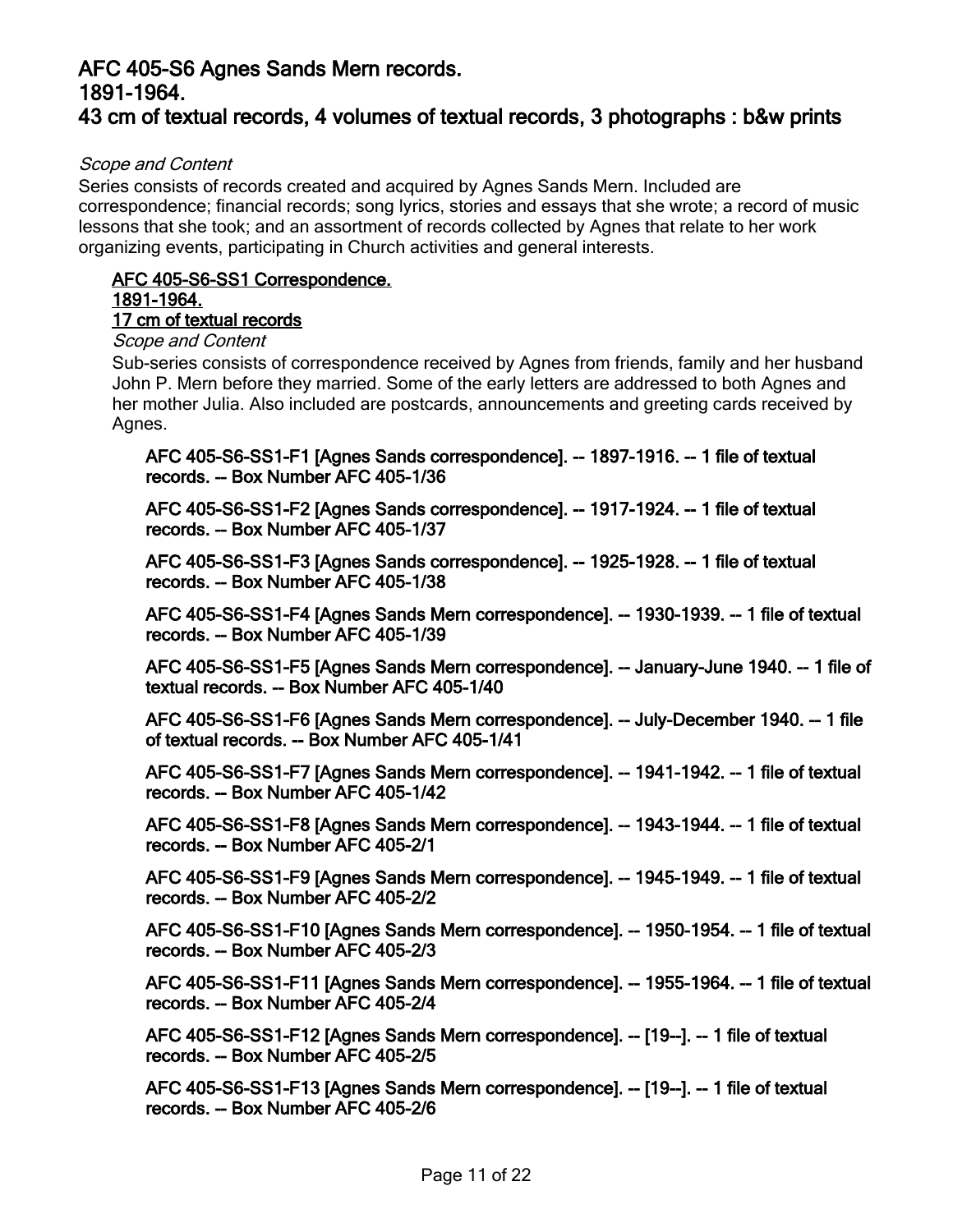**[AFC 405-S6-SS1-F14 \[Agnes Sands Mern correspondence - announcements\]. -- 1908](http://minweb.lib.uwo.minisisinc.com/scripts/mwimain.dll/144/PUB_DESCRIPTION/WEB_DESC_DETAIL_REP/SISN 92962?SESSIONSEARCH) -1915. -- 1 file of textual records. -- Box Number AFC 405-2/7**

**[AFC 405-S6-SS1-F15 \[Agnes Sands Mern correspondence - greeting cards\]. -- 1891-1957.](http://minweb.lib.uwo.minisisinc.com/scripts/mwimain.dll/144/PUB_DESCRIPTION/WEB_DESC_DETAIL_REP/SISN 92963?SESSIONSEARCH)  -- 1 file of textual records. -- Box Number AFC 405-2/8**

**[AFC 405-S6-SS1-F16 \[Agnes Sands Mern correspondence - greeting cards\]. -- \[19--\]. -- 1](http://minweb.lib.uwo.minisisinc.com/scripts/mwimain.dll/144/PUB_DESCRIPTION/WEB_DESC_DETAIL_REP/SISN 92964?SESSIONSEARCH) file of textual records. -- Box Number AFC 405-2/9**

## **AFC 405-S6-SS2 Financial records. 1902-1964.**

**[7cm of textual records, 4 volumes of textual records](http://minweb.lib.uwo.minisisinc.com/scripts/mwimain.dll/144/PUB_DESCRIPTION/WEB_DESC_DETAIL_REP/SISN 92369?SESSIONSEARCH)**

*Scope and Content*

Sub-series consists of the financial records of Agnes Sands Mern. Included are receipts, balances, money orders, correspondence concerning financial matters, loan statements, tax statements, insurance policy records and ephemera. Also included are Wawanosh Post financial records such as permits, agreements, correspondence, purchase receipts and several cashbooks.

**AFC 405-S6-SS2-F1 [Agnes Sands receipts, balances, money orders and correspondence [re: financial transactions\]. -- 1902-1914. -- 1 file of textual records. -- Box Number AFC 405](http://minweb.lib.uwo.minisisinc.com/scripts/mwimain.dll/144/PUB_DESCRIPTION/WEB_DESC_DETAIL_REP/SISN 92965?SESSIONSEARCH) -2/10**

**AFC 405-S6-SS2-F2 [Agnes Sands receipts, balances, money orders and correspondence [re: financial transactions\]. -- 1915-1936. -- 1 file of textual records. -- Box Number AFC 405](http://minweb.lib.uwo.minisisinc.com/scripts/mwimain.dll/144/PUB_DESCRIPTION/WEB_DESC_DETAIL_REP/SISN 92966?SESSIONSEARCH) -2/11**

**AFC 405-S6-SS2-F3 [Wawanosh Post financial records, permits, agreements and [correspondence\]. -- 1936-1937. -- 1 file of textual records. -- Box Number AFC 405-2/12](http://minweb.lib.uwo.minisisinc.com/scripts/mwimain.dll/144/PUB_DESCRIPTION/WEB_DESC_DETAIL_REP/SISN 92967?SESSIONSEARCH)**

**[AFC 405-S6-SS2-F4 \[Wawanosh Post purchase receipts\]. -- 1937. -- 1 file of textual](http://minweb.lib.uwo.minisisinc.com/scripts/mwimain.dll/144/PUB_DESCRIPTION/WEB_DESC_DETAIL_REP/SISN 92968?SESSIONSEARCH) records. -- Box Number AFC 405-2/13**

**[AFC 405-S6-SS2-F5 \[Wawanosh Post cash book\]. -- 1937. -- 1 volume of textual records. --](http://minweb.lib.uwo.minisisinc.com/scripts/mwimain.dll/144/PUB_DESCRIPTION/WEB_DESC_DETAIL_REP/SISN 92969?SESSIONSEARCH) Box Number AFC 405-2/14**

**[AFC 405-S6-SS2-F6 \[Wawanosh Post cash book\]. -- 1937. -- 1 volume of textual records. --](http://minweb.lib.uwo.minisisinc.com/scripts/mwimain.dll/144/PUB_DESCRIPTION/WEB_DESC_DETAIL_REP/SISN 92970?SESSIONSEARCH) Box Number AFC 405-2/15**

**[AFC 405-S6-SS2-F7 \[Wawanosh Post cash book\]. -- 1937. -- 1 volume of textual records. --](http://minweb.lib.uwo.minisisinc.com/scripts/mwimain.dll/144/PUB_DESCRIPTION/WEB_DESC_DETAIL_REP/SISN 92971?SESSIONSEARCH) Box Number AFC 405-2/16**

**[AFC 405-S6-SS2-F8 \[Wawanosh Post cash book\]. -- 1937. -- 1 volume of textual records. --](http://minweb.lib.uwo.minisisinc.com/scripts/mwimain.dll/144/PUB_DESCRIPTION/WEB_DESC_DETAIL_REP/SISN 92972?SESSIONSEARCH) Box Number AFC 405-2/17**

**[AFC 405-S6-SS2-F9 \[Agnes Sands Mern receipts, loan statements and correspondence re:](http://minweb.lib.uwo.minisisinc.com/scripts/mwimain.dll/144/PUB_DESCRIPTION/WEB_DESC_DETAIL_REP/SISN 92973?SESSIONSEARCH) financial matters]. -- 1937-1939. -- 1 file of textual records. -- Box Number AFC 405-2/18**

**[AFC 405-S6-SS2-F10 \[Agnes Sands Mern receipts, tax statements, insurance policy and](http://minweb.lib.uwo.minisisinc.com/scripts/mwimain.dll/144/PUB_DESCRIPTION/WEB_DESC_DETAIL_REP/SISN 92974?SESSIONSEARCH) correspondence re: financial matters]. -- 1940-1952. -- 1 file of textual records. -- Box Number AFC 405-2/19**

**AFC 405-S6-SS2-F11 [Agnes Sands Mern receipts, tax statements, correspondence re: [financial matters and subpoenas\]. -- 1953-1964. -- 1 file of textual records. -- Box Number](http://minweb.lib.uwo.minisisinc.com/scripts/mwimain.dll/144/PUB_DESCRIPTION/WEB_DESC_DETAIL_REP/SISN 92975?SESSIONSEARCH) AFC 405-2/20**

**[AFC 405-S6-SS2-F12 \[Miscellaneous receipts and ephemera\]. -- 1926-1939. -- 1 file of](http://minweb.lib.uwo.minisisinc.com/scripts/mwimain.dll/144/PUB_DESCRIPTION/WEB_DESC_DETAIL_REP/SISN 92976?SESSIONSEARCH) textual records. -- Box Number AFC 405-2/21**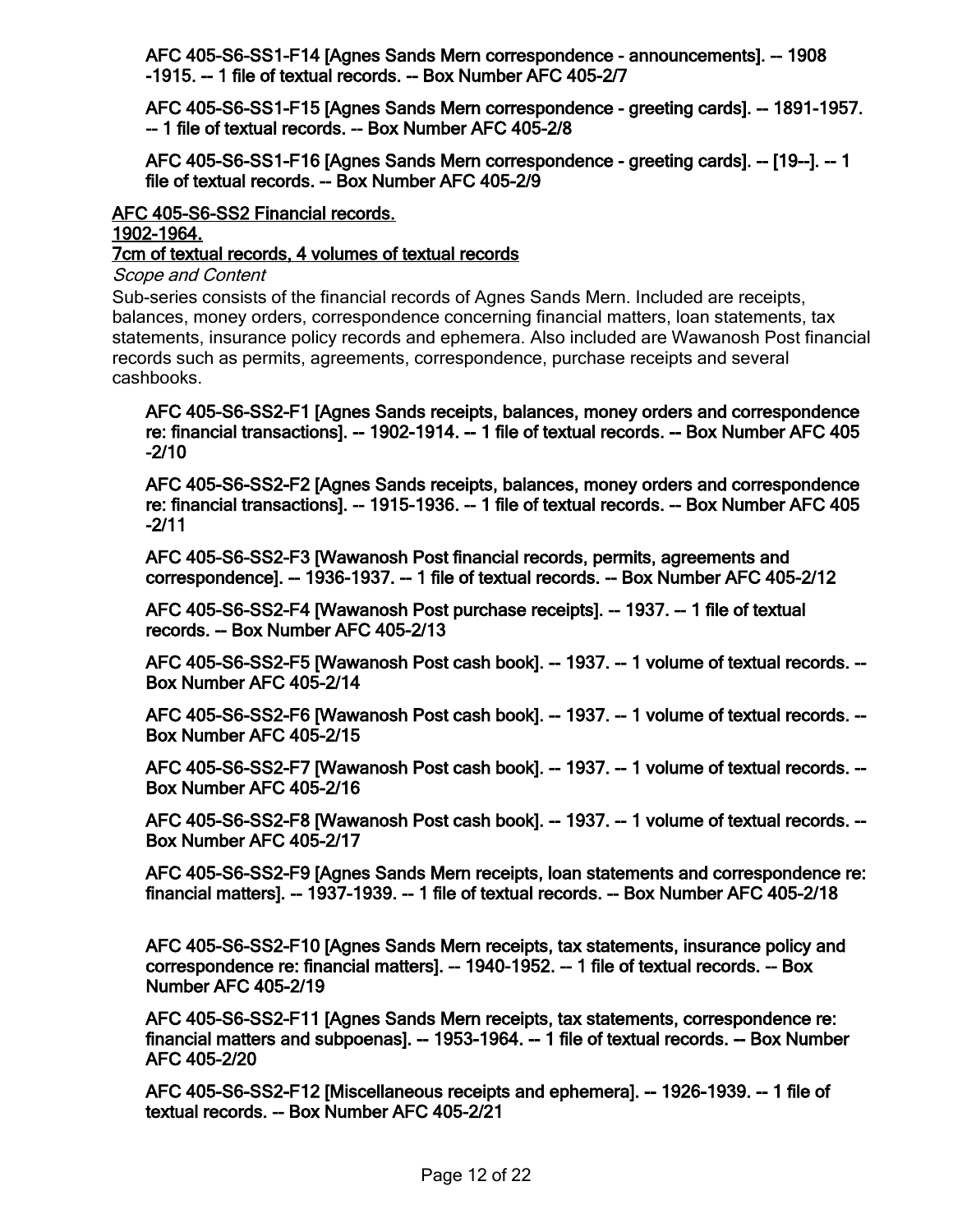**[AFC 405-S6-SS2-F13 \[Miscellaneous receipts, statements and ephemera\]. -- 1940-1961. --](http://minweb.lib.uwo.minisisinc.com/scripts/mwimain.dll/144/PUB_DESCRIPTION/WEB_DESC_DETAIL_REP/SISN 92977?SESSIONSEARCH) 1 file of textual records. -- Box Number AFC 405-2/22**

**[AFC 405-S6-SS2-F14 \[Agnes Sands Mern account and memoranda books\]. -- 1930-1958. -](http://minweb.lib.uwo.minisisinc.com/scripts/mwimain.dll/144/PUB_DESCRIPTION/WEB_DESC_DETAIL_REP/SISN 92978?SESSIONSEARCH) - 9 volumes of textual records; 1 photograph : b&w print. -- Box Number AFC 405-2/23**

#### **[AFC 405-S6-SS3 Poetry, stories and music.](http://minweb.lib.uwo.minisisinc.com/scripts/mwimain.dll/144/PUB_DESCRIPTION/WEB_DESC_DETAIL_REP/SISN 92370?SESSIONSEARCH) [19--], 1910-1931, 1943. 4 cm of textual records**

#### *Scope and Content*

Sub-series consists of records relating to Agnes' artistic endeavors. Included are poetry, essays and stories that Agnes authored, a record of piano lessons that she took, sheet music and lyrics that she wrote.

**[AFC 405-S6-SS3-F1 \[Agnes Sands Mern poetry and other writings\]. -- \[19--\]. -- 1 file of](http://minweb.lib.uwo.minisisinc.com/scripts/mwimain.dll/144/PUB_DESCRIPTION/WEB_DESC_DETAIL_REP/SISN 92979?SESSIONSEARCH) textual records. -- Box Number AFC 405-2/24**

**[AFC 405-S6-SS3-F2 \[Agnes Sands Mern stories and essays\]. -- \[19--\], 1943. -- 1 file of](http://minweb.lib.uwo.minisisinc.com/scripts/mwimain.dll/144/PUB_DESCRIPTION/WEB_DESC_DETAIL_REP/SISN 92980?SESSIONSEARCH) textual records. -- Box Number AFC 405-2/25**

**[AFC 405-S6-SS3-F3 \[Record of music lessons taken\]. -- 1911-1931. -- 5 volumes of textual](http://minweb.lib.uwo.minisisinc.com/scripts/mwimain.dll/144/PUB_DESCRIPTION/WEB_DESC_DETAIL_REP/SISN 92981?SESSIONSEARCH) records. -- Box Number AFC 405-2/26**

**[AFC 405-S6-SS3-F4 \[Sheet music and song lyrics\]. -- 1910, \[19--\]. -- 1 file of textual](http://minweb.lib.uwo.minisisinc.com/scripts/mwimain.dll/144/PUB_DESCRIPTION/WEB_DESC_DETAIL_REP/SISN 92982?SESSIONSEARCH) records. -- Box Number AFC 405-2/27**

#### **[AFC 405-S6-SS4 Events, church work and collected ephemera.](http://minweb.lib.uwo.minisisinc.com/scripts/mwimain.dll/144/PUB_DESCRIPTION/WEB_DESC_DETAIL_REP/SISN 92371?SESSIONSEARCH) 1906-1964.**

#### **15 cm of textual records, 3 photographs : b&w prints**

#### *Scope and Content*

Sub-series consists of records relating to Agnes' work organizing a variety of cultural events and participating in the Church community as a Sunday school teacher and member of the choir. Included are programs, event flyers, notes, newspaper clippings and correspondence relating to events, including the Brooklyn Centennial parade and various concerts and fairs. Also included are attendance sheets and notes about Sunday school classes that she taught and a variety of ephemera collected by Agnes including church bulletins, membership cards, newspaper clippings and recipes. Some of the newspaper clippings and recipes are pasted into scrapbooks.

**[AFC 405-S6-SS4-F1 \[Correspondence, programmes and newspaper clippings re: concerts,](http://minweb.lib.uwo.minisisinc.com/scripts/mwimain.dll/144/PUB_DESCRIPTION/WEB_DESC_DETAIL_REP/SISN 92983?SESSIONSEARCH) fairs and Brooklyn centennial parade]. -- 1911-1951. -- 1 file of textual records ; 3 photographs : b&w prints. -- Box Number AFC 405-2/28**

**AFC 405-S6-SS4-F2 [Sunday school, choir and records relating to work with other [organizations\]. -- 1911-1943. -- 1 file of textual records. -- Box Number AFC 405-2/29](http://minweb.lib.uwo.minisisinc.com/scripts/mwimain.dll/144/PUB_DESCRIPTION/WEB_DESC_DETAIL_REP/SISN 92984?SESSIONSEARCH)**

**[AFC 405-S6-SS4-F3 \[Central United Church bulletins\] . -- 1929-1964. -- 1 file of textual](http://minweb.lib.uwo.minisisinc.com/scripts/mwimain.dll/144/PUB_DESCRIPTION/WEB_DESC_DETAIL_REP/SISN 92985?SESSIONSEARCH) records. -- Box Number AFC 405-3/1**

**[AFC 405-S6-SS4-F4 \[Church bulletins, membership cards and ephemera\]. -- 1906-1958. --](http://minweb.lib.uwo.minisisinc.com/scripts/mwimain.dll/144/PUB_DESCRIPTION/WEB_DESC_DETAIL_REP/SISN 92986?SESSIONSEARCH) 1 file of textual records. -- Box Number AFC 405-3/2**

**[AFC 405-S6-SS4-F5 \[Misionary society talks and correspondence\]. -- 1936, \[19--\]. -- 1 file of](http://minweb.lib.uwo.minisisinc.com/scripts/mwimain.dll/144/PUB_DESCRIPTION/WEB_DESC_DETAIL_REP/SISN 92987?SESSIONSEARCH) textual records. -- Box Number AFC 405-3/3**

**[AFC 405-S6-SS4-F6 \[Scrapbook - newspaper clippings and recipes\]. -- \[19--\]. -- 1 volume of](http://minweb.lib.uwo.minisisinc.com/scripts/mwimain.dll/144/PUB_DESCRIPTION/WEB_DESC_DETAIL_REP/SISN 92988?SESSIONSEARCH) textual records. -- Box Number AFC 405-3/4**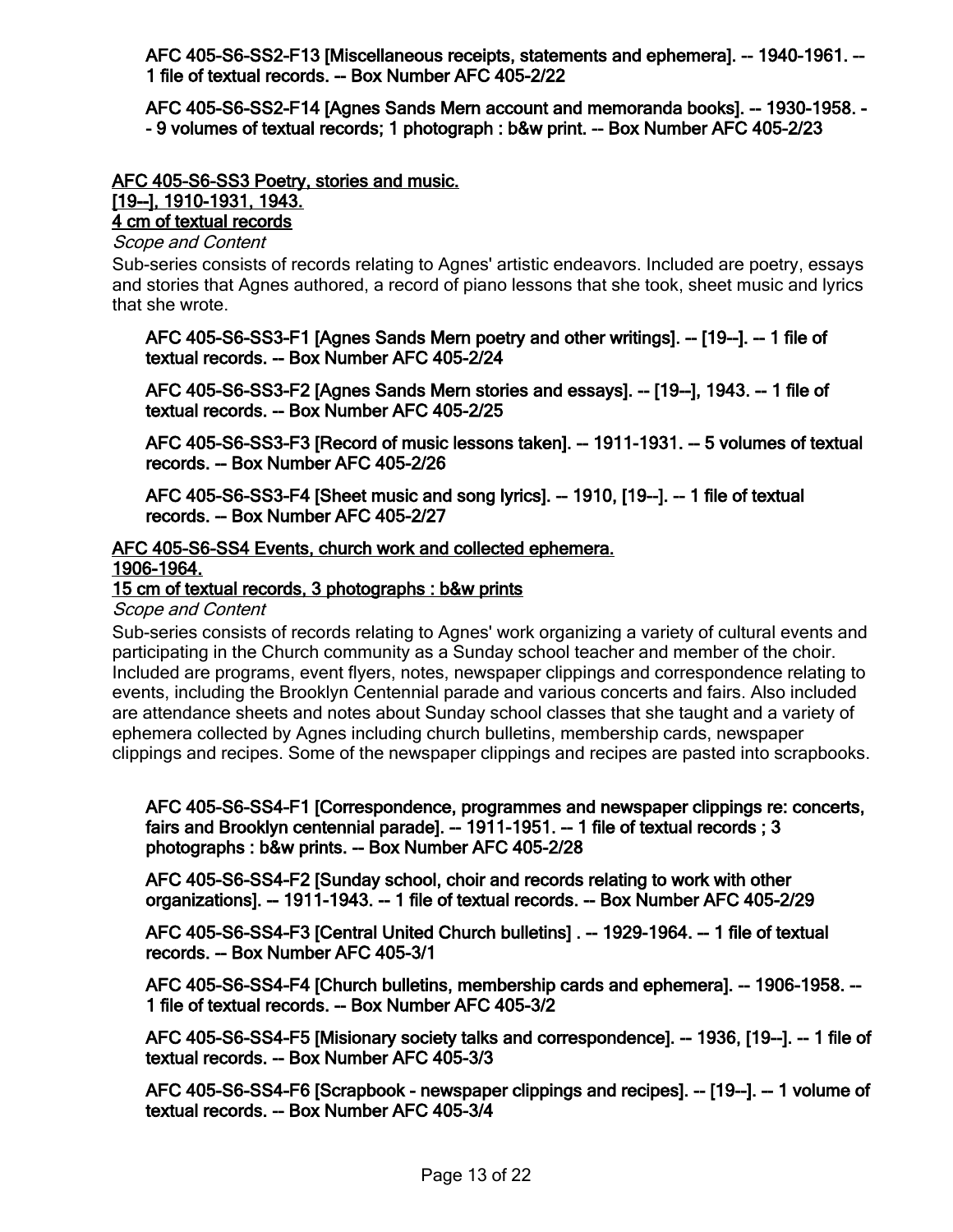**AFC 405-S6-SS4-F7 [Scrapbook pages and newspaper clippings]. -- 1915-1916, 1920 [-1927, 1934, 1938, 1946-1950 . -- 1 file of textual records. -- Box Number AFC 405-3/5](http://minweb.lib.uwo.minisisinc.com/scripts/mwimain.dll/144/PUB_DESCRIPTION/WEB_DESC_DETAIL_REP/SISN 92989?SESSIONSEARCH)**

**[AFC 405-S6-SS4-F8 \[Notebooks, autograph book, sketch book and "The Queen's](http://minweb.lib.uwo.minisisinc.com/scripts/mwimain.dll/144/PUB_DESCRIPTION/WEB_DESC_DETAIL_REP/SISN 92990?SESSIONSEARCH) Pictures"]. -- [19--], 1931. -- 1 file of textual records. -- Box Number AFC 405-3/6**

**AFC 405-S6-SS4-F9 [Indian Confederation of America statement of purpose and [newspaper clipping\]. -- 1934. -- 1 file of textual records. -- Box Number AFC 405-3/7](http://minweb.lib.uwo.minisisinc.com/scripts/mwimain.dll/144/PUB_DESCRIPTION/WEB_DESC_DETAIL_REP/SISN 92991?SESSIONSEARCH)**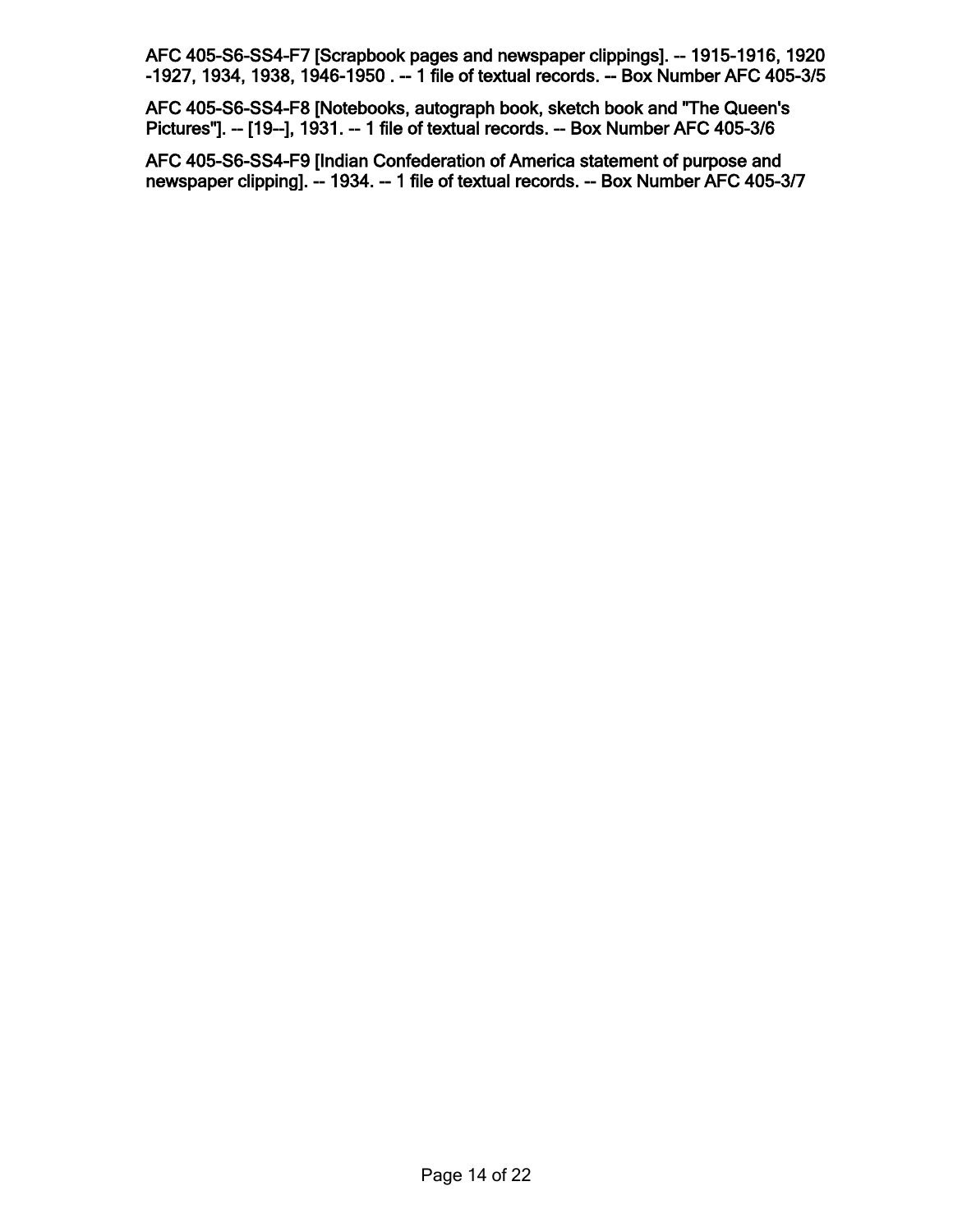## <span id="page-14-0"></span>**AFC 405-S7 John Phillips Mern records. 1912-1940.**

## **[4 cm of textual records, 3 volumes of textual records](http://minweb.lib.uwo.minisisinc.com/scripts/mwimain.dll/144/PUB_DESCRIPTION/WEB_DESC_DETAIL_REP/SISN 92373?SESSIONSEARCH)**

#### *Scope and Content*

Series consists of records created and acquired by Agnes' husband John P. Mern. Included are correspondence, financial records, notebooks, licenses, membership cards and business cards. Also included are personal records pertaining to his divorce from his first wife and the child custody case as well as records of his son John Mern Jr. including a vaccination certificate, school notebooks and report cards.

**[AFC 405-S7-F1 \[John P. Mern correspondence\]. -- 1912-1940. -- 1 file of textual records. -- Box](http://minweb.lib.uwo.minisisinc.com/scripts/mwimain.dll/144/PUB_DESCRIPTION/WEB_DESC_DETAIL_REP/SISN 92992?SESSIONSEARCH) Number AFC 405-3/8**

**[AFC 405-S7-F2 \[John P. Mern financial records\]. -- 1930-1939. -- 1 file of textual records. -- Box](http://minweb.lib.uwo.minisisinc.com/scripts/mwimain.dll/144/PUB_DESCRIPTION/WEB_DESC_DETAIL_REP/SISN 92993?SESSIONSEARCH) Number AFC 405-3/9**

**[AFC 405-S7-F3 \[John P. Mern notebooks\]. -- \[ca. 1933\]-1940. -- 3 volumes of textual records. --](http://minweb.lib.uwo.minisisinc.com/scripts/mwimain.dll/144/PUB_DESCRIPTION/WEB_DESC_DETAIL_REP/SISN 92994?SESSIONSEARCH) Box Number AFC 405-3/10**

**[AFC 405-S7-F4 \[John P. Mern licenses, membership cards and business cards\]. -- 1926 - 1940.](http://minweb.lib.uwo.minisisinc.com/scripts/mwimain.dll/144/PUB_DESCRIPTION/WEB_DESC_DETAIL_REP/SISN 92995?SESSIONSEARCH) -- 1 file of textual records. -- Box Number AFC 405-3/11**

**[AFC 405-S7-F5 \[John P. Mern personal records re: divorce and child custody\]. -- 1921, 1927](http://minweb.lib.uwo.minisisinc.com/scripts/mwimain.dll/144/PUB_DESCRIPTION/WEB_DESC_DETAIL_REP/SISN 92996?SESSIONSEARCH) -1928. -- 1 file of textual records. -- Box Number AFC 405-3/12**

**[AFC 405-S7-F6 \[John Mern Jr. personal records - vaccinations, education and school](http://minweb.lib.uwo.minisisinc.com/scripts/mwimain.dll/144/PUB_DESCRIPTION/WEB_DESC_DETAIL_REP/SISN 92997?SESSIONSEARCH) notebooks]. -- 1928-1938. -- 1 file of textual records. -- Box Number AFC 405-3/13**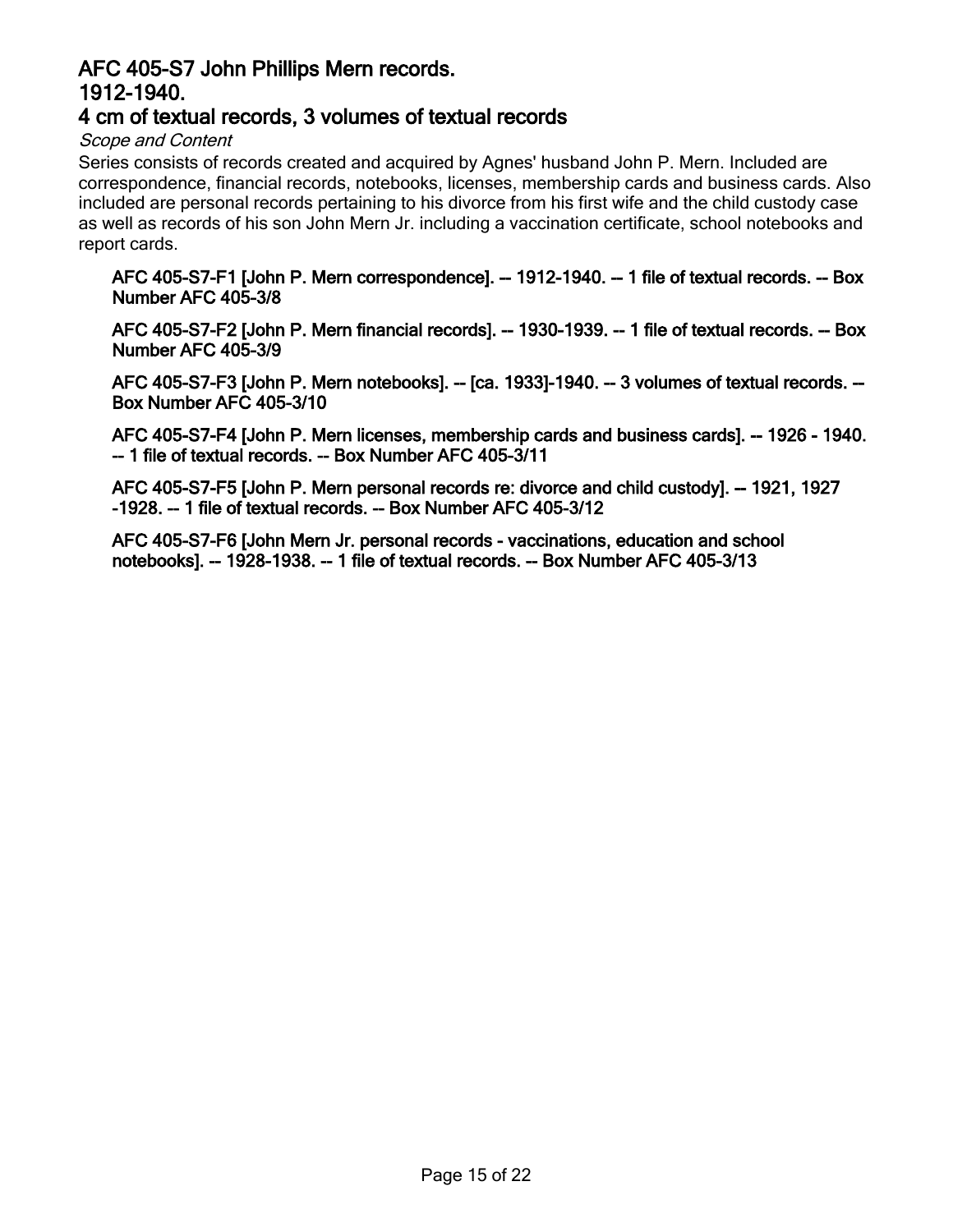## <span id="page-15-0"></span>**[AFC 405-S8 Books, pamphlets and miscellaneous items.](http://minweb.lib.uwo.minisisinc.com/scripts/mwimain.dll/144/PUB_DESCRIPTION/WEB_DESC_DETAIL_REP/SISN 92374?SESSIONSEARCH) [ca. 1838], 1865-1939.**

## **3 cm of textual records, 3 volumes of texual records**

*Scope and Content*

Series consists of books, pamphlets and miscellaneous items collected by members of the Wawanosh family. Included are the gospel of St. Matthew in Ojibway, "The Way we do Good" - a book acquired by E. Wawanosh on a trip to England and "The queen's album of Bradford" containing a dedication to William Edward Wells on the occasion of his 13th birthday. Also included are pamphlets relating to art exhibits, the Wells Academy and a union membership for John Sylvester as well as stocks for the Mother Lode Mining Company.

#### *Languages*

Gospel of St. Matthew is in Ojibway.

**[AFC 405-S8-F1 The gospel of St. Matthew \[Ojibway\]. -- \[ca. 1838\]. -- 1 volume of textual](http://minweb.lib.uwo.minisisinc.com/scripts/mwimain.dll/144/PUB_DESCRIPTION/WEB_DESC_DETAIL_REP/SISN 92998?SESSIONSEARCH) records. -- Box Number AFC 405-3/14**

**[AFC 405-S8-F2 Abbott, Jacob. The way we do good. Halifax: Milner and Sowerby. -- 1865. -- 1](http://minweb.lib.uwo.minisisinc.com/scripts/mwimain.dll/144/PUB_DESCRIPTION/WEB_DESC_DETAIL_REP/SISN 92999?SESSIONSEARCH) volume of textual records. -- Box Number AFC 405-3/15**

**[AFC 405-S8-F3 The queen's album of Bradford \[with dedication to William Edward Wells\]. --](http://minweb.lib.uwo.minisisinc.com/scripts/mwimain.dll/144/PUB_DESCRIPTION/WEB_DESC_DETAIL_REP/SISN 93000?SESSIONSEARCH) 1876. -- 1 volume of textual records. -- Box Number AFC 405-3/16**

**[AFC 405-S8-F4 \[Pamphlets relating to art exhibits, Wells academy and union membership for](http://minweb.lib.uwo.minisisinc.com/scripts/mwimain.dll/144/PUB_DESCRIPTION/WEB_DESC_DETAIL_REP/SISN 93001?SESSIONSEARCH) John Sylvester]. -- 1927, 1933, 1939. -- 1 file of textual records. -- Box Number AFC 405-3/17**

**[AFC 405-S8-F5 \[Mother Lode Mining Company stocks and map\]. -- 1907. -- 1 file of textual](http://minweb.lib.uwo.minisisinc.com/scripts/mwimain.dll/144/PUB_DESCRIPTION/WEB_DESC_DETAIL_REP/SISN 93002?SESSIONSEARCH) records. -- Box Number AFC 405-3/18**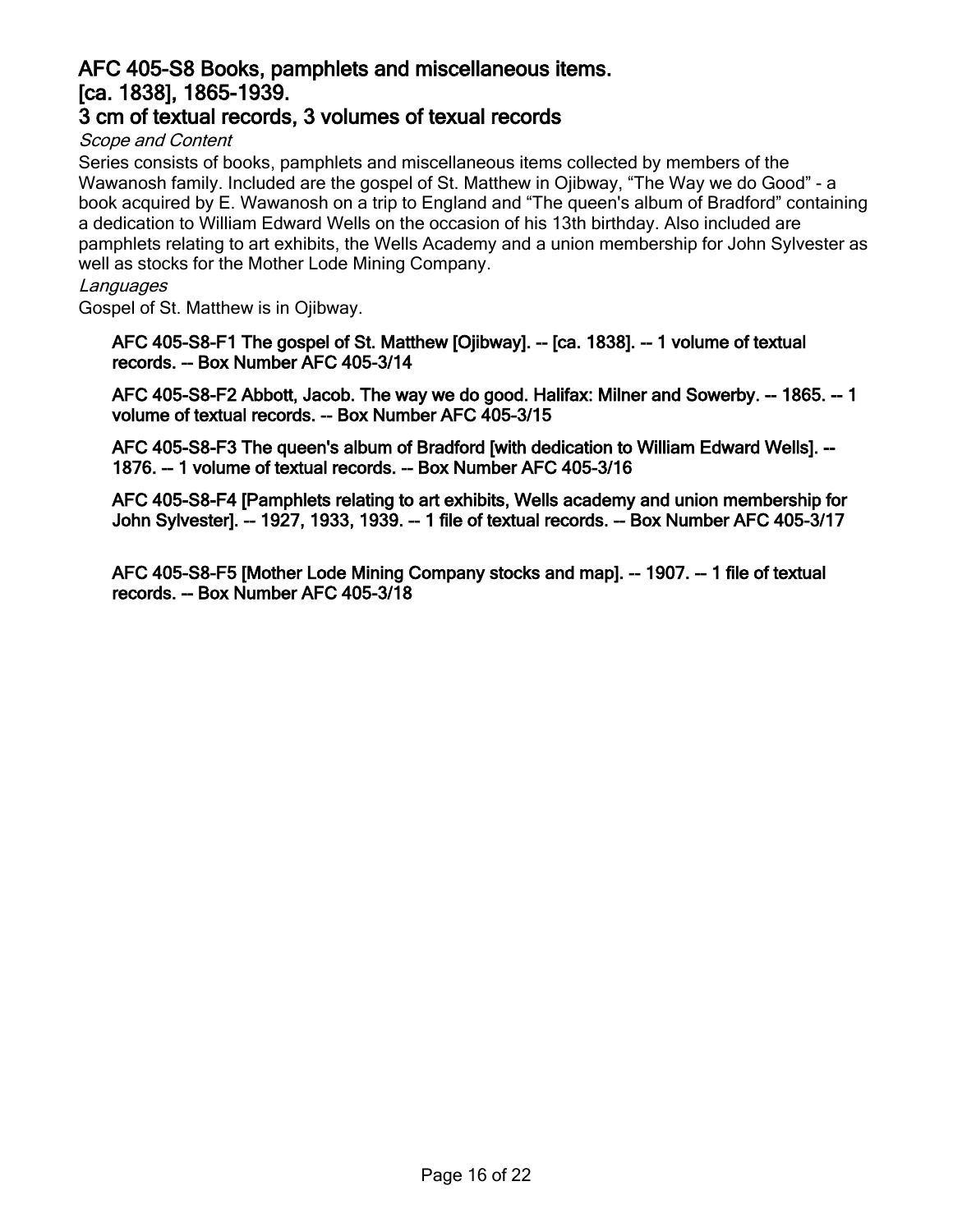## <span id="page-16-0"></span>**AFC 405-S9 Portraits and photographs.**

**[ca. 1858-1960].**

**[6 drawings : charcoal and chalk sketches, 23 photographs : tintypes, 14 photographs](http://minweb.lib.uwo.minisisinc.com/scripts/mwimain.dll/144/PUB_DESCRIPTION/WEB_DESC_DETAIL_REP/SISN 92375?SESSIONSEARCH) : b&w cartes de visite, 17 photographs : b&w cabinet cards, 15 photographs : b&w postcards, 430 photographs : b&w prints, 197 photographs : b&w negatives, 2 photographs : b&w slides, 3 photo albums (155 photographs : b&w prints)**

#### *Scope and Content*

Series consists of portraits of the Wawanosh family (both sketches and photographs) and photographs received by various members of the family. Included are portraits of family members, ministers and missionaries, friends and other (sometimes unidentified) individuals whose relation to the family is unclear. Also included are photographs depicting the life of Agnes and John Phillips Mern. Included are images of their life in Marcy, New York, their travels through New York State and Ontario and their life in Sarnia - specifically pictures of life at the Wawanosh homestead and the Wawanosh Post. Also included are personal photographs of J. P. Mern of his time in the navy, his time serving during WWI and his son. A variety of photographic processes are represented in the series, including tintypes, cartes de visite, cabinet cards, postcards and prints.

## **AFC 405-S9-SS1 Wawanosh family portraits.**

#### **[ca. 1858-1917].**

**6 drawings : charcoal and chalk sketches, 10 photographs : tintypes, 11 photographs : b&w [prints, 1 photograph : b&w carte de visite, 2 photographs : b&w cabinet cards, 2 photographs :](http://minweb.lib.uwo.minisisinc.com/scripts/mwimain.dll/144/PUB_DESCRIPTION/WEB_DESC_DETAIL_REP/SISN 92413?SESSIONSEARCH) b&w negatives, 2 photographs : b&w slides**

#### *Scope and Content*

Sub-series consists of portraits of various members of the Wawanosh family including Eliza Wawanosh, David Wawanosh, William Wawanosh, Elizabeth Wawanosh Riley, Florence Wawanosh, Julia Wawanosh Sands, Daniel Sands and Agnes Effie Sands Mern. Included are original sketches, a carte de visite, cabinet cards, tintypes and prints as well as negatives and slides that are reproductions of the originals.

**[AFC 405-S9-SS1-F1 Julia M. Wawanosh - 18 mths - daughter of Elizabeth and Chief David](http://minweb.lib.uwo.minisisinc.com/scripts/mwimain.dll/144/PUB_DESCRIPTION/WEB_DESC_DETAIL_REP/SISN 93003?SESSIONSEARCH) B. Wawanosh. -- [ca. 1858]. -- 1 drawing : chalk sketch, mounted on linen. -- Box Number AFC 405-5/1**

**[AFC 405-S9-SS1-F2 "My Daddy" Daniel Dennis Sands. -- \[ca. 1880\]. -- 1 drawing : charcoal](http://minweb.lib.uwo.minisisinc.com/scripts/mwimain.dll/144/PUB_DESCRIPTION/WEB_DESC_DETAIL_REP/SISN 93004?SESSIONSEARCH) sketch. -- Box Number AFC 405-5/2**

**[AFC 405-S9-SS1-F3 Grandma \(Eliza\) Mrs. Joshua Wawanosh. -- \[188-?\]. -- 1 drawing :](http://minweb.lib.uwo.minisisinc.com/scripts/mwimain.dll/144/PUB_DESCRIPTION/WEB_DESC_DETAIL_REP/SISN 93005?SESSIONSEARCH) charcoal sketch, mounted on linen. -- Box Number AFC 405-5/3**

**[AFC 405-S9-SS1-F4 Miss Wawanosh. -- \[ca. 1890\]. -- 1 drawing : charcoal sketch. -- Box](http://minweb.lib.uwo.minisisinc.com/scripts/mwimain.dll/144/PUB_DESCRIPTION/WEB_DESC_DETAIL_REP/SISN 93006?SESSIONSEARCH) Number AFC 405-5/4**

**[AFC 405-S9-SS1-F5 Florence Wawanosh. -- \[189-?\]. -- 1 drawing : charcoal sketch. -- Box](http://minweb.lib.uwo.minisisinc.com/scripts/mwimain.dll/144/PUB_DESCRIPTION/WEB_DESC_DETAIL_REP/SISN 93007?SESSIONSEARCH) Number AFC 405-5/5**

**[AFC 405-S9-SS1-F6 Great grandmother Wawanosh \(Mrs. Joshua Wawanosh\). -- \[188-?\]. --](http://minweb.lib.uwo.minisisinc.com/scripts/mwimain.dll/144/PUB_DESCRIPTION/WEB_DESC_DETAIL_REP/SISN 93008?SESSIONSEARCH) 3 photographs : 1 b&w carte de visite, 1 b&w negative, 1 b&w print. -- Box Number AFC 405 -4/1**

**[AFC 405-S9-SS1-F7 Chief David B. Wawanosh. -- \[186-?\]. -- 2 photographs : 1 tintype, 1](http://minweb.lib.uwo.minisisinc.com/scripts/mwimain.dll/144/PUB_DESCRIPTION/WEB_DESC_DETAIL_REP/SISN 93009?SESSIONSEARCH) b&w negative. -- Box Number AFC 405-4/2**

**[AFC 405-S9-SS1-F8 #2 Wawanosh \[unidentified woman - Elizabeth Wawanosh Riley?\]. --](http://minweb.lib.uwo.minisisinc.com/scripts/mwimain.dll/144/PUB_DESCRIPTION/WEB_DESC_DETAIL_REP/SISN 93010?SESSIONSEARCH) [18--]. -- 1 photograph : tintype. -- Box Number AFC 405-4/3**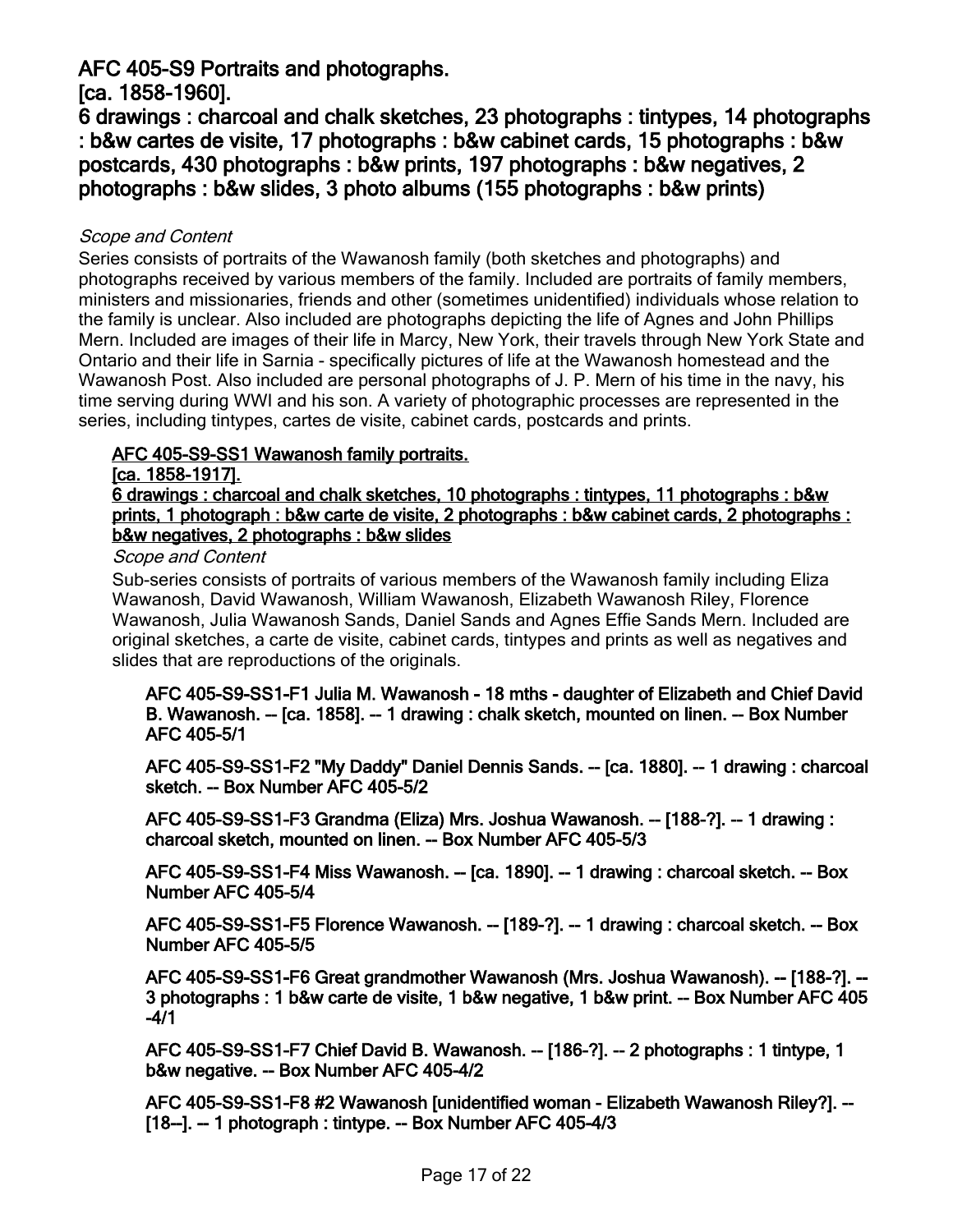**[AFC 405-S9-SS1-F9 Mrs. Elizabeth Wawanosh Riley. -- \[18--\]. -- 1 drawing. -- Box Number](http://minweb.lib.uwo.minisisinc.com/scripts/mwimain.dll/144/PUB_DESCRIPTION/WEB_DESC_DETAIL_REP/SISN 93011?SESSIONSEARCH) AFC 405-4/4**

**[AFC 405-S9-SS1-F10 Chief William Wawanosh. -- 1869. -- 2 photographs : 1 b&w cabinet](http://minweb.lib.uwo.minisisinc.com/scripts/mwimain.dll/144/PUB_DESCRIPTION/WEB_DESC_DETAIL_REP/SISN 93012?SESSIONSEARCH) card, 1 slide. -- Box Number AFC 405-4/5**

**[AFC 405-S9-SS1-F11 #3 William Wawanosh and wife. -- \[187-?\]. -- 2 photographs : 1](http://minweb.lib.uwo.minisisinc.com/scripts/mwimain.dll/144/PUB_DESCRIPTION/WEB_DESC_DETAIL_REP/SISN 93013?SESSIONSEARCH) tintype and 1 slide. -- Box Number AFC 405-4/6**

**[AFC 405-S9-SS1-F12 Mrs. Julia Wawanosh Sands. -- \[18--\]. -- 3 photographs : b&w prints,](http://minweb.lib.uwo.minisisinc.com/scripts/mwimain.dll/144/PUB_DESCRIPTION/WEB_DESC_DETAIL_REP/SISN 93014?SESSIONSEARCH) mounted. -- Box Number AFC 405-4/7**

**[AFC 405-S9-SS1-F13 Julia Wawanosh Sands. -- \[187-?\]. -- 1 photograph : tintype. -- Box](http://minweb.lib.uwo.minisisinc.com/scripts/mwimain.dll/144/PUB_DESCRIPTION/WEB_DESC_DETAIL_REP/SISN 93015?SESSIONSEARCH) Number AFC 405-4/8**

**[AFC 405-S9-SS1-F14 D.D. Sands . -- \[187-?\]. -- 1 photograph : tintype. -- Box Number AFC](http://minweb.lib.uwo.minisisinc.com/scripts/mwimain.dll/144/PUB_DESCRIPTION/WEB_DESC_DETAIL_REP/SISN 93016?SESSIONSEARCH) 405-4/9**

**[AFC 405-S9-SS1-F15 \[Unidentified man - D. Sands?\]. -- \[187-?\]. -- 1 photograph : tintype. --](http://minweb.lib.uwo.minisisinc.com/scripts/mwimain.dll/144/PUB_DESCRIPTION/WEB_DESC_DETAIL_REP/SISN 93017?SESSIONSEARCH) Box Number AFC 405-4/10**

**[AFC 405-S9-SS1-F16 \[Unidentified man - D. Sands?\]. -- \[187-?\]. -- 1 photograph : tintype. --](http://minweb.lib.uwo.minisisinc.com/scripts/mwimain.dll/144/PUB_DESCRIPTION/WEB_DESC_DETAIL_REP/SISN 93018?SESSIONSEARCH) Box Number AFC 405-4/11**

**[AFC 405-S9-SS1-F17 Florence Wawanosh. -- \[189-?\]. -- 1 photograph : b&w cabinet card. -](http://minweb.lib.uwo.minisisinc.com/scripts/mwimain.dll/144/PUB_DESCRIPTION/WEB_DESC_DETAIL_REP/SISN 93019?SESSIONSEARCH) - Box Number AFC 405-4/12**

**[AFC 405-S9-SS1-F18 Little Agnes Effie Wawanosh Sands. -- \[188-?\]. -- 1 photograph :](http://minweb.lib.uwo.minisisinc.com/scripts/mwimain.dll/144/PUB_DESCRIPTION/WEB_DESC_DETAIL_REP/SISN 93020?SESSIONSEARCH) tintype. -- Box Number AFC 405-4/13**

**[AFC 405-S9-SS1-F19 Little Agnes \[Wawanosh Sands and her mother?\]. -- \[188-?\]. -- 2](http://minweb.lib.uwo.minisisinc.com/scripts/mwimain.dll/144/PUB_DESCRIPTION/WEB_DESC_DETAIL_REP/SISN 93021?SESSIONSEARCH) photographs : tintypes. -- Box Number AFC 405-4/14**

**[AFC 405-S9-SS1-F20 Little Agnes \[Wawanosh Sands\]. -- \[189-?\]. -- 1 photograph : b&w](http://minweb.lib.uwo.minisisinc.com/scripts/mwimain.dll/144/PUB_DESCRIPTION/WEB_DESC_DETAIL_REP/SISN 93022?SESSIONSEARCH) print, mounted. -- Box Number AFC 405-4/15**

**[AFC 405-S9-SS1-F21 Agnes Effie Wawanosh Sands. -- \[ca. 1917\]. -- 2 photographs : b&w](http://minweb.lib.uwo.minisisinc.com/scripts/mwimain.dll/144/PUB_DESCRIPTION/WEB_DESC_DETAIL_REP/SISN 93023?SESSIONSEARCH) prints; 1 item of textual records. -- Box Number AFC 405-4/16**

**[AFC 405-S9-SS1-F22 Agnes Wawanosh Sands while in the Central United Church Choir](http://minweb.lib.uwo.minisisinc.com/scripts/mwimain.dll/144/PUB_DESCRIPTION/WEB_DESC_DETAIL_REP/SISN 93024?SESSIONSEARCH) and J.P. Mern]. -- [191-?]. -- 4 photographs : b&w prints. -- Box Number AFC 405-4/17**

#### **AFC 405-S9-SS2 Wells family portraits.**

**[188-]-[192-], 1945.**

#### **[20 photographs : b&w prints, 1 photograph : carte de visite, 5 photographs : cabinet cards](http://minweb.lib.uwo.minisisinc.com/scripts/mwimain.dll/144/PUB_DESCRIPTION/WEB_DESC_DETAIL_REP/SISN 92414?SESSIONSEARCH)** *Scope and Content*

Sub-series consists of portraits of members of the Wells family - descendants of William Wawanosh. Included are portraits of William Wawanosh Wells' children Charles, Augusta and Edward as well as Edward's children Harold, Cora, Grace and Helen and others. The early portraits were posed and taken professionally in studios whereas some of the later photographs are more candid and do not appear to have been taken professionally. Portraits of William Wawanosh can be found with the Wawanosh family portraits Series 9 Sub-series 1.

#### **[AFC 405-S9-SS2-F1 Rev. Chas Press Wawanosh Wells. -- 1945. -- 1 photograph : b&w](http://minweb.lib.uwo.minisisinc.com/scripts/mwimain.dll/144/PUB_DESCRIPTION/WEB_DESC_DETAIL_REP/SISN 93025?SESSIONSEARCH) print, mounted, 25cm x 35cm. -- Box Number AFC 405-4/18**

**[AFC 405-S9-SS2-F2 Rev. Chas Press Wawanosh Wells. -- \[188-?\]. -- 1 photograph : b&w](http://minweb.lib.uwo.minisisinc.com/scripts/mwimain.dll/144/PUB_DESCRIPTION/WEB_DESC_DETAIL_REP/SISN 93026?SESSIONSEARCH) cabinet card. -- Box Number AFC 405-4/19**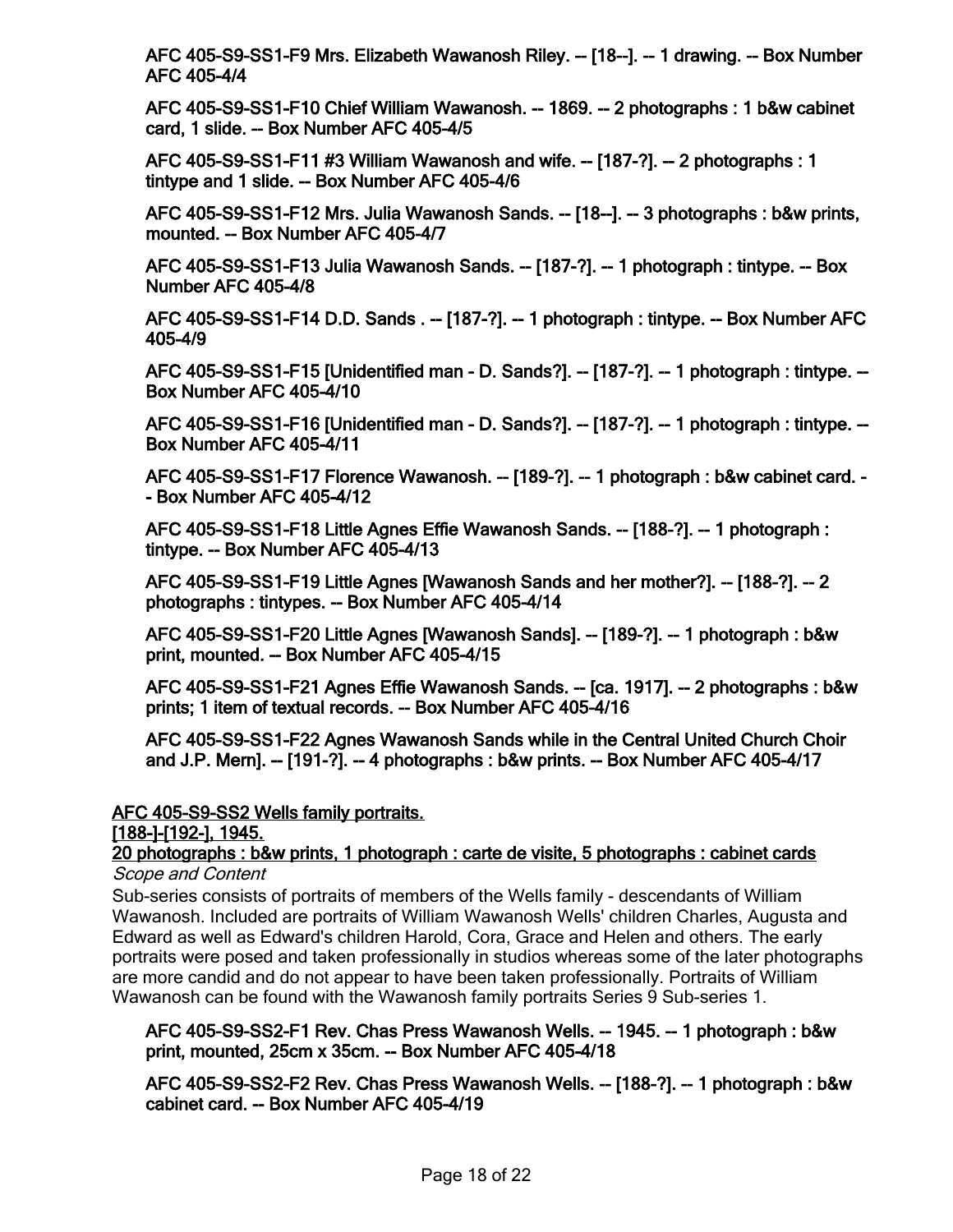**[AFC 405-S9-SS2-F3 Miss Augusta Wawanosh Wells. -- \[189-?\]. -- 1 photograph : b&w](http://minweb.lib.uwo.minisisinc.com/scripts/mwimain.dll/144/PUB_DESCRIPTION/WEB_DESC_DETAIL_REP/SISN 93027?SESSIONSEARCH) cabinet card, double sided. -- Box Number AFC 405-4/20**

**[AFC 405-S9-SS2-F4 Augusta Wells. -- \[189-?\]. -- 3 photographs : b&w prints, mounted. --](http://minweb.lib.uwo.minisisinc.com/scripts/mwimain.dll/144/PUB_DESCRIPTION/WEB_DESC_DETAIL_REP/SISN 93028?SESSIONSEARCH) Box Number AFC 405-4/21**

**[AFC 405-S9-SS2-F5 Augusta Wells and Florence Wawanosh. -- \[189-?\]. -- 1 photograph :](http://minweb.lib.uwo.minisisinc.com/scripts/mwimain.dll/144/PUB_DESCRIPTION/WEB_DESC_DETAIL_REP/SISN 93029?SESSIONSEARCH) b&w cabinet card. -- Box Number AFC 405-4/22**

**[AFC 405-S9-SS2-F6 Edward Wells. -- 1 photograph : b&w cabinet card. -- Box Number](http://minweb.lib.uwo.minisisinc.com/scripts/mwimain.dll/144/PUB_DESCRIPTION/WEB_DESC_DETAIL_REP/SISN 93030?SESSIONSEARCH) AFC 405-4/23**

**[AFC 405-S9-SS2-F7 Eddie Wawanosh on his visit to England with the Affleck family, York,](http://minweb.lib.uwo.minisisinc.com/scripts/mwimain.dll/144/PUB_DESCRIPTION/WEB_DESC_DETAIL_REP/SISN 93031?SESSIONSEARCH) England. -- 1 photograph : b&w carte de visite. -- Box Number AFC 405-4/24**

**[AFC 405-S9-SS2-F8 Cora Wells - sister of Harold Wells & daughter of Mary and Edward W.](http://minweb.lib.uwo.minisisinc.com/scripts/mwimain.dll/144/PUB_DESCRIPTION/WEB_DESC_DETAIL_REP/SISN 93032?SESSIONSEARCH) Wells. -- 1903. -- 1 photograph : b&w print, mounted . -- Box Number AFC 405-4/25**

**[AFC 405-S9-SS2-F9 Harold Wells, son of Edward Wells. -- \[191-\]. -- 1 photograph : b&w](http://minweb.lib.uwo.minisisinc.com/scripts/mwimain.dll/144/PUB_DESCRIPTION/WEB_DESC_DETAIL_REP/SISN 93033?SESSIONSEARCH) print, mounted. -- Box Number AFC 405-4/26**

**[AFC 405-S9-SS2-F10 Harold Wells, son of Edward Wells. -- \[191-\]. -- 1 photograph : b&w](http://minweb.lib.uwo.minisisinc.com/scripts/mwimain.dll/144/PUB_DESCRIPTION/WEB_DESC_DETAIL_REP/SISN 93034?SESSIONSEARCH) print. -- Box Number AFC 405-4/27**

**[AFC 405-S9-SS2-F11 Grace Wells, daughter of Eddie Wells. -- \[189-\]. -- 1 photograph :](http://minweb.lib.uwo.minisisinc.com/scripts/mwimain.dll/144/PUB_DESCRIPTION/WEB_DESC_DETAIL_REP/SISN 93035?SESSIONSEARCH) b&w cabinet card. -- Box Number AFC 405-4/28**

**[AFC 405-S9-SS2-F12 Grace and Helen Wells. -- \[ca. 1898\]. -- 1 photograph : b&w print. --](http://minweb.lib.uwo.minisisinc.com/scripts/mwimain.dll/144/PUB_DESCRIPTION/WEB_DESC_DETAIL_REP/SISN 93036?SESSIONSEARCH) Box Number AFC 405-4/29**

**[AFC 405-S9-SS2-F13 Cousin Helen. -- \[191-?\]. -- 1 photograph : b&w print, mounted. -- Box](http://minweb.lib.uwo.minisisinc.com/scripts/mwimain.dll/144/PUB_DESCRIPTION/WEB_DESC_DETAIL_REP/SISN 93037?SESSIONSEARCH) Number AFC 405-4/30**

**[AFC 405-S9-SS2-F14 James Savage, married Grace Wells April 17, 1919. -- \[1919?\]. -- 2](http://minweb.lib.uwo.minisisinc.com/scripts/mwimain.dll/144/PUB_DESCRIPTION/WEB_DESC_DETAIL_REP/SISN 93038?SESSIONSEARCH) photographs : b&w print. -- Box Number AFC 405-4/31**

**[AFC 405-S9-SS2-F15 Mrs. Ed Wells, Grace \(Mrs. J. Savage\), Patricia Savage. -- 1920. -- 1](http://minweb.lib.uwo.minisisinc.com/scripts/mwimain.dll/144/PUB_DESCRIPTION/WEB_DESC_DETAIL_REP/SISN 93039?SESSIONSEARCH) photograph : b&w print. -- Box Number AFC 405-4/32**

**[AFC 405-S9-SS2-F16 Marie Wells, London, Ontario. -- \[192-?\]. -- 2 photographs : b&w](http://minweb.lib.uwo.minisisinc.com/scripts/mwimain.dll/144/PUB_DESCRIPTION/WEB_DESC_DETAIL_REP/SISN 93040?SESSIONSEARCH) prints. -- Box Number AFC 405-4/33**

**[AFC 405-S9-SS2-F17 Edna Wells, wife of Harold and baby June Wells. -- \[192-?\]. -- 1](http://minweb.lib.uwo.minisisinc.com/scripts/mwimain.dll/144/PUB_DESCRIPTION/WEB_DESC_DETAIL_REP/SISN 93041?SESSIONSEARCH) photograph : b&w print. -- Box Number AFC 405-4/34**

**[AFC 405-S9-SS2-F18 Harold Wellls, wife, June. -- \[192-?\]. -- 1 photograph : b&w print. --](http://minweb.lib.uwo.minisisinc.com/scripts/mwimain.dll/144/PUB_DESCRIPTION/WEB_DESC_DETAIL_REP/SISN 93042?SESSIONSEARCH) Box Number AFC 405-4/35**

**[AFC 405-S9-SS2-F19 \[Children of Harold Wells - Haroldie, Melvin, Winona\]. -- \[192-?\]. -- 3](http://minweb.lib.uwo.minisisinc.com/scripts/mwimain.dll/144/PUB_DESCRIPTION/WEB_DESC_DETAIL_REP/SISN 93043?SESSIONSEARCH) photographs : b&w prints. -- Box Number AFC 405-4/36**

**[AFC 405-S9-SS2-F20 Charlie Wells Jr.. -- \[192-?\]. -- 1 photograph : b&w print. -- Box](http://minweb.lib.uwo.minisisinc.com/scripts/mwimain.dll/144/PUB_DESCRIPTION/WEB_DESC_DETAIL_REP/SISN 93044?SESSIONSEARCH) Number AFC 405-4/37**

**AFC 405-S9-SS3 Portraits of missionaries, clergymen and their families. [18--], 1907.**

**[4 photographs : cartes de visite, 3 photographs : cabinet cards, 1 photograph : b&w print, 2](http://minweb.lib.uwo.minisisinc.com/scripts/mwimain.dll/144/PUB_DESCRIPTION/WEB_DESC_DETAIL_REP/SISN 92417?SESSIONSEARCH) photographs : tintypes**

*Scope and Content*

Sub-series consists of photographs of missionaries, clergymen and their families. Included is a portrait of Reverend Wilson, the first Anglican missionary on the Sarnia Reserve Mission.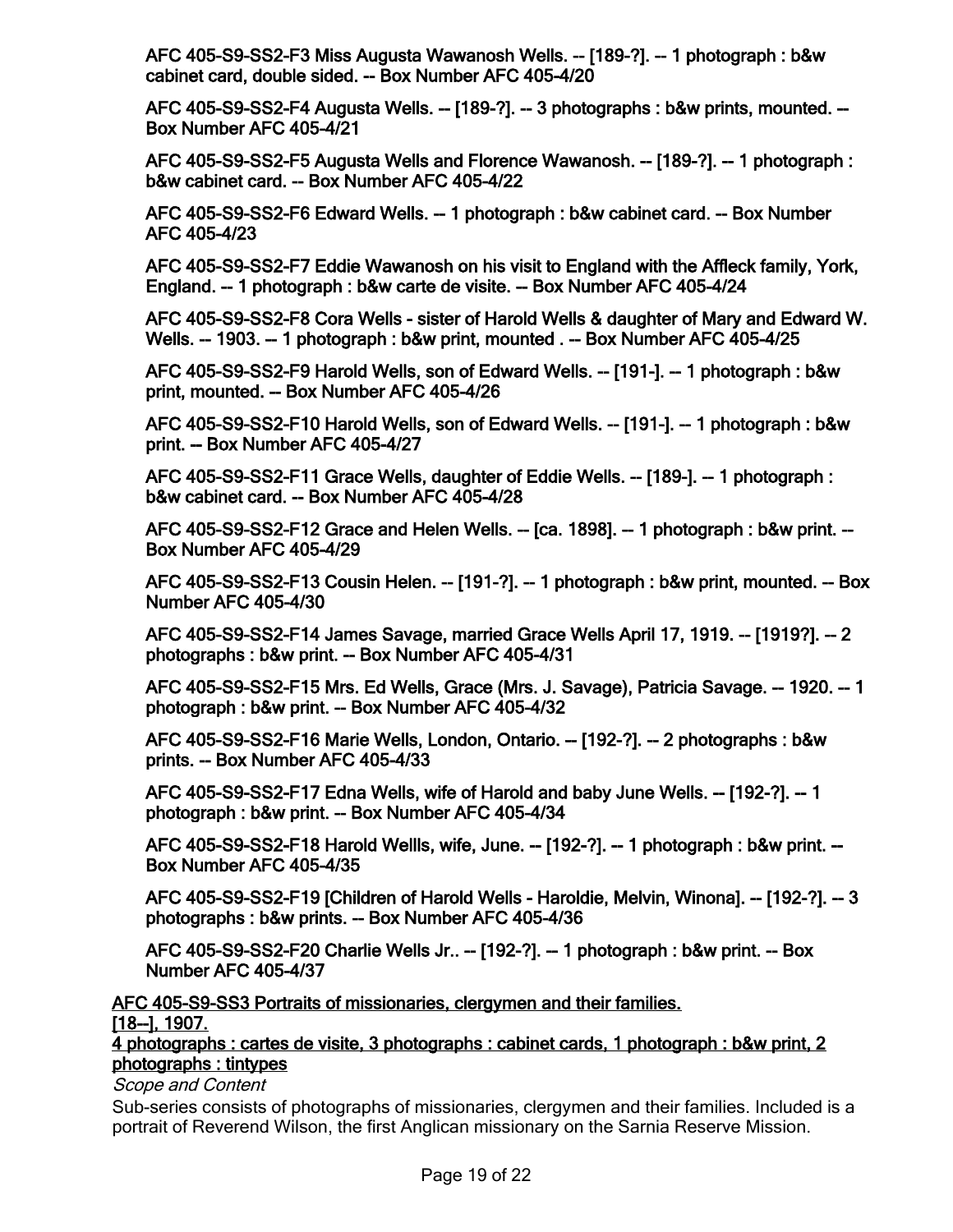Included are cartes de visite, cabinet cards, tintypes and a print.

**[AFC 405-S9-SS3-F1 Rev. Stinson. -- \[18--\]. -- 1 photograph : b&w carte de visite. -- Box](http://minweb.lib.uwo.minisisinc.com/scripts/mwimain.dll/144/PUB_DESCRIPTION/WEB_DESC_DETAIL_REP/SISN 93045?SESSIONSEARCH) Number AFC 405-4/38**

**[AFC 405-S9-SS3-F2 Rev. Allen Salt. -- \[18--\]. -- 2 photographs : b&w cartes de visite. -- Box](http://minweb.lib.uwo.minisisinc.com/scripts/mwimain.dll/144/PUB_DESCRIPTION/WEB_DESC_DETAIL_REP/SISN 93046?SESSIONSEARCH) Number AFC 405-4/39**

**[AFC 405-S9-SS3-F3 Rev. Wilson - first Anglican missionary on Sarnia Reserve Mission. --](http://minweb.lib.uwo.minisisinc.com/scripts/mwimain.dll/144/PUB_DESCRIPTION/WEB_DESC_DETAIL_REP/SISN 93047?SESSIONSEARCH) [186-?]. -- 1 photograph : b&w cabinet card. -- Box Number AFC 405-4/40**

**[AFC 405-S9-SS3-F4 Mrs. Wilson wife of Rev. Wilson. -- \[186-?\]. -- 1 photograph : b&w carte](http://minweb.lib.uwo.minisisinc.com/scripts/mwimain.dll/144/PUB_DESCRIPTION/WEB_DESC_DETAIL_REP/SISN 93048?SESSIONSEARCH) de visite. -- Box Number AFC 405-4/41**

**[AFC 405-S9-SS3-F5 Rev. James Cloud. -- \[ca. 1887\]. -- 2 photographs : b&w cabinet cards.](http://minweb.lib.uwo.minisisinc.com/scripts/mwimain.dll/144/PUB_DESCRIPTION/WEB_DESC_DETAIL_REP/SISN 93049?SESSIONSEARCH) -- Box Number AFC 405-4/42**

**[AFC 405-S9-SS3-F6 Malpass Cloud. -- \[18--\]. -- 1 photograph : tintype. -- Box Number AFC](http://minweb.lib.uwo.minisisinc.com/scripts/mwimain.dll/144/PUB_DESCRIPTION/WEB_DESC_DETAIL_REP/SISN 93050?SESSIONSEARCH) 405-4/43**

**[AFC 405-S9-SS3-F7 Agnes Cloud. -- \[18--\]. -- 1 photograph : tintype. -- Box Number AFC](http://minweb.lib.uwo.minisisinc.com/scripts/mwimain.dll/144/PUB_DESCRIPTION/WEB_DESC_DETAIL_REP/SISN 93051?SESSIONSEARCH) 405-4/44**

**[AFC 405-S9-SS3-F8 Rev. Baird. -- 1907. -- 1 photograph : b&w print, mounted. -- Box](http://minweb.lib.uwo.minisisinc.com/scripts/mwimain.dll/144/PUB_DESCRIPTION/WEB_DESC_DETAIL_REP/SISN 93052?SESSIONSEARCH) Number AFC 405-4/45**

#### **AFC 405-S9-SS4 Miscellaneous portraits.**

**[ca. 1850-1960].**

**[11 photographs : tintypes, 8 photographs : b&w cartes de visite, 7 photographs : b&w cabinet](http://minweb.lib.uwo.minisisinc.com/scripts/mwimain.dll/144/PUB_DESCRIPTION/WEB_DESC_DETAIL_REP/SISN 92415?SESSIONSEARCH) cards, 15 photographs : b&w postcards, 83 photographs : b&w prints**

#### *Scope and Content*

Sub-series consists of portraits of various individuals received by members of the Wawanosh family of friends, neighbours, relatives and others. Included are both identified and unidentified portraits. In cases where individuals are identified, their relationship to the Wawanosh family is not always clear. Also included are portraits of Arthur Kiyoshik, a deep-sea diver, whose death is referred to in the correspondence of Agnes Sands Mern.

[AFC 405-S9-SS4-F1 \[Unidentified tintypes\]. -- \[187-?\]. -- 10 photographs : tintypes. -- Box](http://minweb.lib.uwo.minisisinc.com/scripts/mwimain.dll/144/PUB_DESCRIPTION/WEB_DESC_DETAIL_REP/SISN 93053?SESSIONSEARCH) **Number AFC 405-4/46**

**[AFC 405-S9-SS4-F2 \[Miscellaneous portraits\]. -- \[18--?\]. -- 60 photographs : 29 b&w prints,](http://minweb.lib.uwo.minisisinc.com/scripts/mwimain.dll/144/PUB_DESCRIPTION/WEB_DESC_DETAIL_REP/SISN 93054?SESSIONSEARCH) 15 b&w postcards, 7 cabinet cardds, 8 cartes de visite, 1 tintype. -- Box Number AFC 405 -4/47, AFC 405-4/48**

**[AFC 405-S9-SS4-F3 \[Miscellaneous portraits and photographs\]. -- \[19--?\]. -- 50](http://minweb.lib.uwo.minisisinc.com/scripts/mwimain.dll/144/PUB_DESCRIPTION/WEB_DESC_DETAIL_REP/SISN 93055?SESSIONSEARCH) photographs : b&w prints. -- Box Number AFC 405-4/49**

**[AFC 405-S9-SS4-F4 Arthur Kiyoshik - deep sea diver. -- \[19--\]. -- 4 photographs : b&w](http://minweb.lib.uwo.minisisinc.com/scripts/mwimain.dll/144/PUB_DESCRIPTION/WEB_DESC_DETAIL_REP/SISN 93056?SESSIONSEARCH) prints. -- Box Number AFC 405-4/50**

#### **AFC 405-S9-SS5 Agnes and John Mern photographs. 1902-1940, 1948.**

## **[278 photographs : b&w prints, 195 photographs : b&w negatives](http://minweb.lib.uwo.minisisinc.com/scripts/mwimain.dll/144/PUB_DESCRIPTION/WEB_DESC_DETAIL_REP/SISN 92416?SESSIONSEARCH)**

#### *Scope and Content*

Series consists of photographs documenting the life, work and travels of Agnes Sands Mern and her husband John P. Mern. Included are various pictures of the two posing for photos in various locations. Also included are photographs of the Wawanosh Post convenience store and photographs of the couple's life and travels in New York State and Ontario. Photographs of the Wawanosh homestead in Sarnia include images of families of the Sarnia Reserve, renovations being done on the house, people posing outside and the view of the St. Clair River as seen from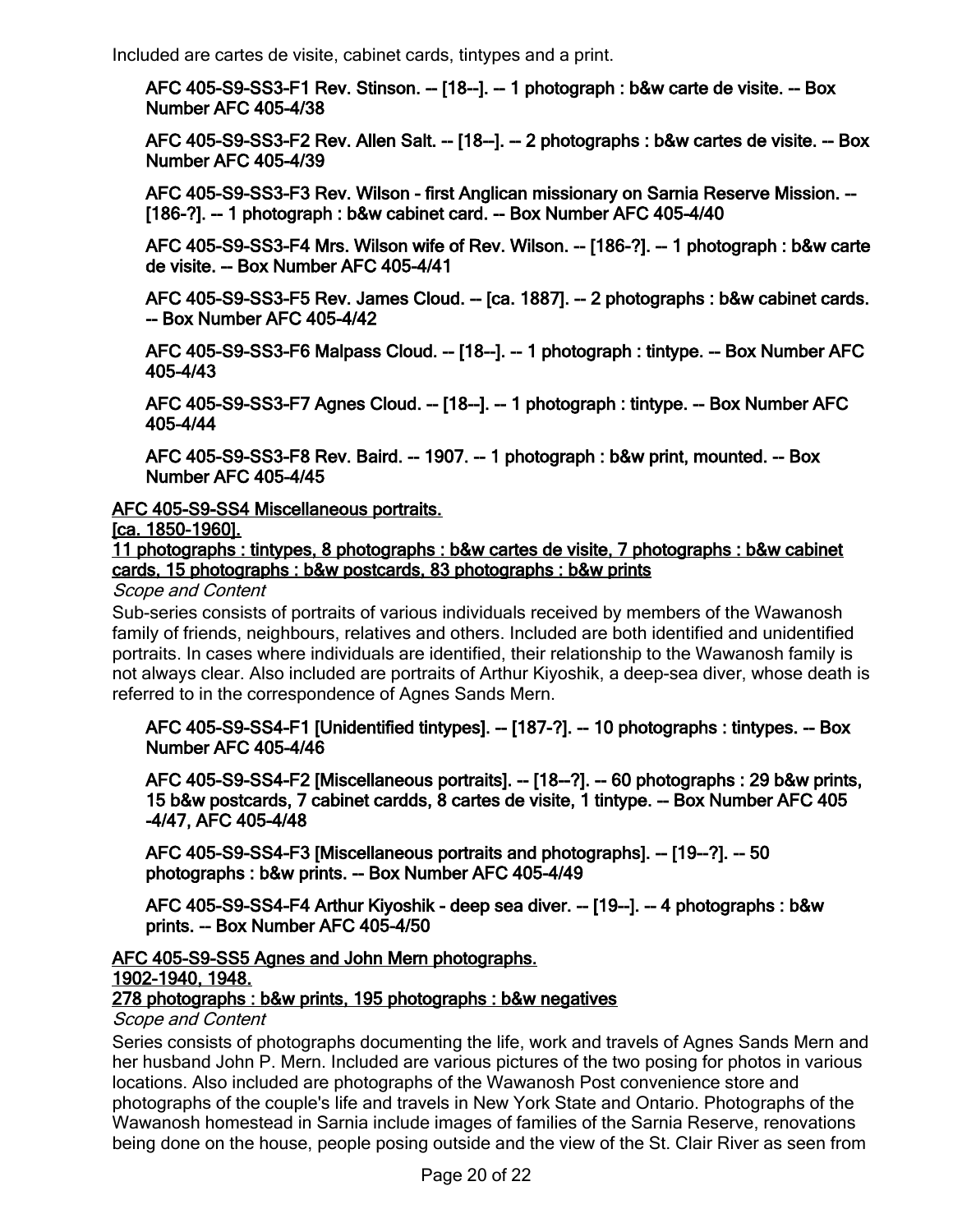**[AFC 405-S9-SS5-F1 \[Agnes Sands Mern in Native dress in front of a house\]. -- \[193-?\]. --](http://minweb.lib.uwo.minisisinc.com/scripts/mwimain.dll/144/PUB_DESCRIPTION/WEB_DESC_DETAIL_REP/SISN 93057?SESSIONSEARCH) 12 photographs : 4 b&w prints, 8 b&w negatives. -- Box Number AFC 405-4/51**

**[AFC 405-S9-SS5-F2 \[Agnes and John Mern in Native dress\]. -- \[193-?\]. -- 6 photographs : 4](http://minweb.lib.uwo.minisisinc.com/scripts/mwimain.dll/144/PUB_DESCRIPTION/WEB_DESC_DETAIL_REP/SISN 93058?SESSIONSEARCH) b&w prints, 2 b&w negatives. -- Box Number AFC 405-4/52**

**[AFC 405-S9-SS5-F3 \[Scenes of New York - Coney Island, Brooklyn, Manhattan\]. -- \[193-?\].](http://minweb.lib.uwo.minisisinc.com/scripts/mwimain.dll/144/PUB_DESCRIPTION/WEB_DESC_DETAIL_REP/SISN 93059?SESSIONSEARCH)  -- 25 photographs : b&w prints. -- Box Number AFC 405-4/53**

**[AFC 405-S9-SS5-F4 \[New York state scenes - postcards\]. -- \[193-?\]. -- 4 photographs : b&w](http://minweb.lib.uwo.minisisinc.com/scripts/mwimain.dll/144/PUB_DESCRIPTION/WEB_DESC_DETAIL_REP/SISN 93060?SESSIONSEARCH) post cards. -- Box Number AFC 405-4/54**

**AFC 405-S9-SS5-F5 [Scenes of Marcy, New York - hospital staff and fire department, [highway, powerhouse, school, Mern house\]. -- \[ca. 1939\]. -- 34 photographs : b&w prints. --](http://minweb.lib.uwo.minisisinc.com/scripts/mwimain.dll/144/PUB_DESCRIPTION/WEB_DESC_DETAIL_REP/SISN 93061?SESSIONSEARCH) Box Number AFC 405-4/55**

**[AFC 405-S9-SS5-F6 \[Mern family burial plot\]. -- \[19--\]. -- 1 photograph : b&w print . -- Box](http://minweb.lib.uwo.minisisinc.com/scripts/mwimain.dll/144/PUB_DESCRIPTION/WEB_DESC_DETAIL_REP/SISN 93062?SESSIONSEARCH) Number AFC 405-4/56**

**[AFC 405-S9-SS5-F7 \[Wawanosh family homestead and Wawanosh Post\]. -- \[ca. 1935](http://minweb.lib.uwo.minisisinc.com/scripts/mwimain.dll/144/PUB_DESCRIPTION/WEB_DESC_DETAIL_REP/SISN 93063?SESSIONSEARCH) -1937]. -- 56 photographs : b&w prints. -- Box Number AFC 405-4/57**

**[AFC 405-S9-SS5-F8 \[Sarnia Reserve families\]. -- \[18--\], 1940-1948. -- 12 photographs :](http://minweb.lib.uwo.minisisinc.com/scripts/mwimain.dll/144/PUB_DESCRIPTION/WEB_DESC_DETAIL_REP/SISN 93064?SESSIONSEARCH) b&w prints. -- Box Number AFC 405-4/58**

**[AFC 405-S9-SS5-F9 \[Ontario trip - Niagara Falls and Wolfe Island\]. -- Jun-31. -- 3](http://minweb.lib.uwo.minisisinc.com/scripts/mwimain.dll/144/PUB_DESCRIPTION/WEB_DESC_DETAIL_REP/SISN 93065?SESSIONSEARCH) photographs : b&w prints. -- Box Number AFC 405-4/59**

**[AFC 405-S9-SS5-F10 \[Miami trip\]. -- 1937. -- 4 photographs : b&w prints. -- Box Number](http://minweb.lib.uwo.minisisinc.com/scripts/mwimain.dll/144/PUB_DESCRIPTION/WEB_DESC_DETAIL_REP/SISN 93066?SESSIONSEARCH) AFC 405-4/60**

**[AFC 405-S9-SS5-F11 Ottawa - Good Friday \[house covered in snow\]. -- 1940. -- 1](http://minweb.lib.uwo.minisisinc.com/scripts/mwimain.dll/144/PUB_DESCRIPTION/WEB_DESC_DETAIL_REP/SISN 93067?SESSIONSEARCH) photograph : b&w print. -- Box Number AFC 405-4/61**

**[AFC 405-S9-SS5-F12 \[Corey's cottage - Huron beach\]. -- 1940. -- 17 photographs : b&w](http://minweb.lib.uwo.minisisinc.com/scripts/mwimain.dll/144/PUB_DESCRIPTION/WEB_DESC_DETAIL_REP/SISN 93068?SESSIONSEARCH) prints. -- Box Number AFC 405-4/62**

**[AFC 405-S9-SS5-F13 Lake Huron \[beach\]. -- 1948. -- 1 photograph : b&w print. -- Box](http://minweb.lib.uwo.minisisinc.com/scripts/mwimain.dll/144/PUB_DESCRIPTION/WEB_DESC_DETAIL_REP/SISN 93069?SESSIONSEARCH) Number AFC 405-4/63**

**[AFC 405-S9-SS5-F14 \[Adriatic coast\]. -- \[19--\]. -- 2 photographs : b&w prints. -- Box](http://minweb.lib.uwo.minisisinc.com/scripts/mwimain.dll/144/PUB_DESCRIPTION/WEB_DESC_DETAIL_REP/SISN 93070?SESSIONSEARCH) Number AFC 405-4/64**

**[AFC 405-S9-SS5-F15 \[Photographs of John and Agnes Mern\]. -- 1902-1940. -- 31](http://minweb.lib.uwo.minisisinc.com/scripts/mwimain.dll/144/PUB_DESCRIPTION/WEB_DESC_DETAIL_REP/SISN 93071?SESSIONSEARCH) photographs : b&w prints. -- Box Number AFC 405-4/65**

**[AFC 405-S9-SS5-F16 \[Miscellaneous photographs\]. -- \[19--\]. -- 79 photographs : b&w](http://minweb.lib.uwo.minisisinc.com/scripts/mwimain.dll/144/PUB_DESCRIPTION/WEB_DESC_DETAIL_REP/SISN 93072?SESSIONSEARCH) prints. -- Box Number AFC 405-4/66**

**[AFC 405-S9-SS5-F17 \[Negatives of photographs of life of Agnes and John P. Mern\]. -- \[ca.](http://minweb.lib.uwo.minisisinc.com/scripts/mwimain.dll/144/PUB_DESCRIPTION/WEB_DESC_DETAIL_REP/SISN 93073?SESSIONSEARCH) 1930-1949]. -- 185 photographs : b&w negatives. -- Box Number AFC 405-4/67**

**AFC 405-S9-SS6 John Phillips Mern photographs.**

**1914-1917, 1928-1932, [194-?].**

#### **[3 photo albums \(155 photographs : b&w prints\), 37 photographs : b&w prints](http://minweb.lib.uwo.minisisinc.com/scripts/mwimain.dll/144/PUB_DESCRIPTION/WEB_DESC_DETAIL_REP/SISN 92418?SESSIONSEARCH)**

*Scope and Content*

Sub-series consists of the photographs created and acquired by John P. Mern documenting aspects of his life including his time spent serving in the US navy, his time during the First World War, his relationship with Agnes and his relationship with his son. Included are various photo